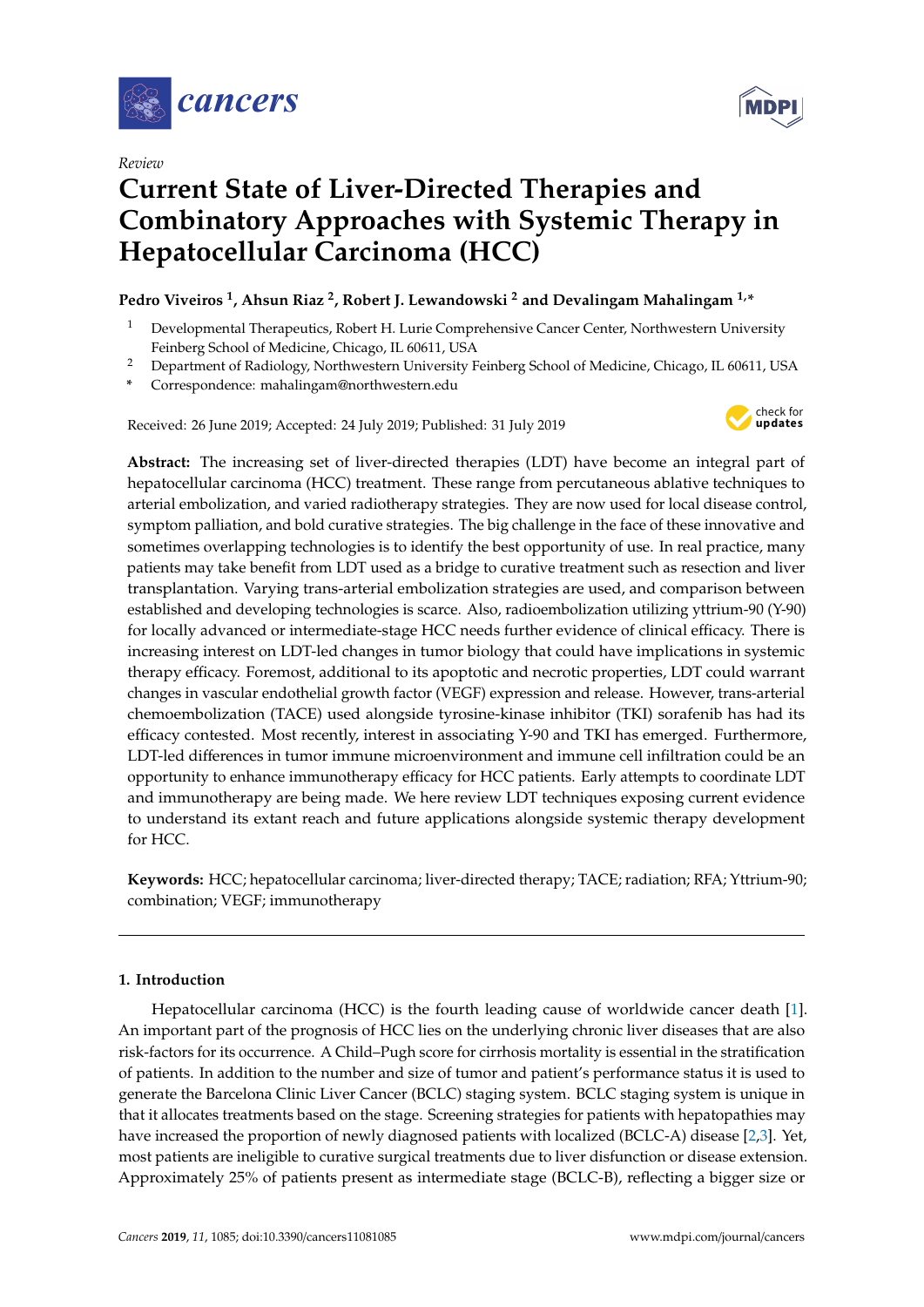higher number of lesions [\[4\]](#page-11-3). For these, the main treatment modality is liver-directed therapy (LDT) [\[5\]](#page-11-4). Further, a subset of patients that present with more advanced BCLC-C stage are also candidates for LDT.

The varied set of LDTs have become an integral part of HCC treatment. They are currently used for a wide range of purposes, from local control and symptoms palliation to bold curative strategies. Local ablative strategies are generally used to treat small tumors (up to 3 cm) in favorable locations. Tumors greater than 3 cm are generally subject to arterial embolization. New external radiotherapy technologies are also being used in both scenarios. The biggest challenge in face of these innovative and sometimes overlapping technologies is to identify the best fit for each case. In medical practice, many HCC patients derive benefit from LDTs used as a bridge to a curative treatment. Radioembolization with yttrium-90 (Y-90) has gained ground over the years, but trans-arterial chemoembolization (TACE) strategies are still the most widely used methods for locally advanced cases. LDTs may also generate opportunity to postpone systemic therapy. Nonetheless, there is expanding interest on LDT-led changes in tumor biology that could impact systemic therapy efficacy. Additional to its apoptotic and necrotic properties, different LDT strategies could influence vascular endothelial growth factor (VEGF) expression and release. However, trans-arterial chemoembolization (TACE) used alongside tyrosine-kinase inhibitor (TKI) sorafenib has had its efficacy contested and, most recently, interest in associating Y-90 and other LDT to TKIs is emerging.

Furthermore, LDT-led changes in tumor immune microenvironment and immune cell infiltration could be an opportunity to enhance immunotherapy efficacy for HCC patients, which is overall low. Early attempts to coordinate LDT and immunotherapy are being pursued, mostly in patients with advanced HCC. An important question is whether different LDTs have been surveyed for safety and applicability in the pre-transplant scenario. We here review LDT techniques exposing current evidence to understand its extant reach and future applications alongside systemic therapy development for HCC.

# **2. Overview on the Current State of Liver Directed Therapy Strategies**

## *2.1. Percutaneous Ablative Approach*

Amongst the first-line options for HCC with curative potential there are thermal ablative methods such as radiofrequency ablation (RFA) [\[6–](#page-11-5)[9\]](#page-11-6). RFA has emerged as a viable alternative for patient's ineligible for liver resection or transplantation (Table S1). In RFA, an image-guided technique, an electrical current generates a localized rise in temperature that leads to cell death. For very early disease. A comprehensive meta-analysis compared the different types of ablation usually employed in early-stage HCC with RFA [\[6\]](#page-11-5). No significant complete tumor ablation, local tumor recurrence or overall survival (OS) rate differences were encountered between patients who were submitted to RFA and microwave ablation (MWA). Similar complication rates were also described [\[6\]](#page-11-5) MWA relies on the delivery of high-frequency microwave to the tumor bed. It has the advantage of taking less time to perform as well as the possibility of multiple ablations at the same time [\[7\]](#page-11-7).

When comparing RFA and percutaneous ethanol injection (PEI; a percutaneous chemical ablative method), despite the significantly higher overall response (OR) for complete tumor ablation when PEI was used, one and three-year local tumor recurrence rates were higher in this group (odds-ratio 2.25, 95% CI 1.15–4.83 and 2.44 95% CI 1.10–5.41, respectively), maybe reflecting the inability to ablate margins with this technique. The complication rates were equivalent [\[6\]](#page-11-5). Although inferior, PEI may still be an alternative in small tumors for which RFA is not an option [\[6](#page-11-5)[,10](#page-11-8)[–13\]](#page-12-0). Examples are tumors in the proximity of gallbladder or major vessels [\[14\]](#page-12-1).

Cryoablation is dependent on a cryoprobe that makes it possible to freeze the tumor and cause irreversible damage  $[15]$ . In the same metanalysis, RFA was compared with cryoablation  $[6]$ . There was a tendency for the latter to be associated with higher local tumor recurrence in the retrospective analyses (odds-ratio 2.10, 95% CI 0.65–6.78) but not in the randomized trials (OR 0.53, 95% CI 0.24–1.18). In the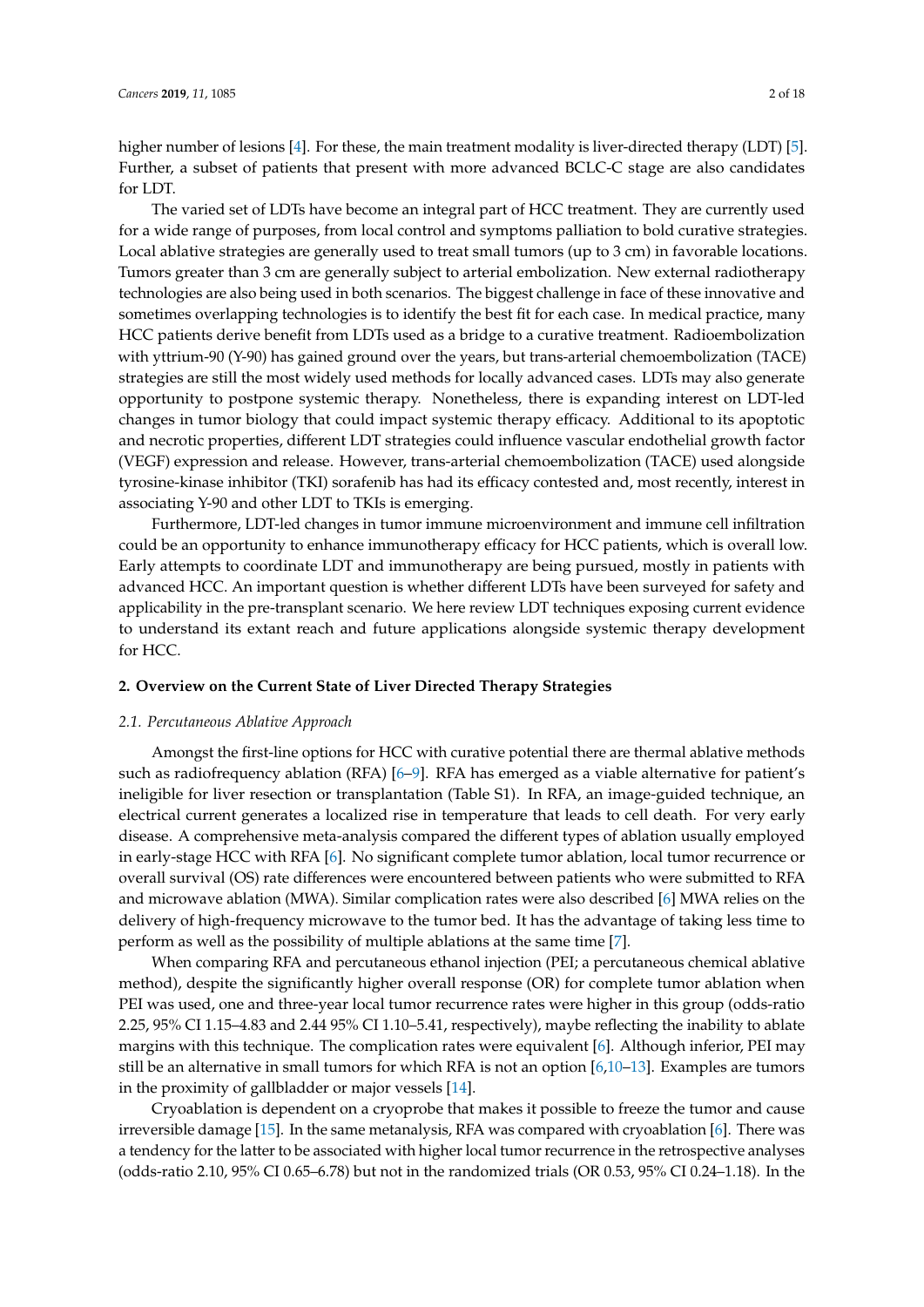widespread application. There is still not enough data on high intensity focused ultrasound (HIFU) for HCC treatment, for lack of comparison with established ablation methods [\[6\]](#page-11-5). Irreversible electroporation was not addressed in the metanalysis. It causes irreversible breaks to the tumor-cell membranes by high-intensity electrical pulses. It is offered as an option for tumors in the proximity of blood vessels and bile ducts [\[16\]](#page-12-3). Another ablation method, laser thermal ablation was found to have similar outcomes with a tendency towards lower complication rates when compared with RFA  $[6,17]$  $[6,17]$ . To the best of our knowledge, randomized trials to support these methods are currently lacking.

RFA has been used in HCC of up to 5 cm sized tumors. An ample retrospective study (*n* = 1894) utilizing the SEER database was planned to evaluate differences in outcome after RFA, liver resection and transplant strategies. In the group of patients with tumor size  $\leq 2$  cm, and in the range of 2–3 cm, no OS difference was identified when comparing RFA and resection (median OS 70 vs 60 months *p* = 0.10; OS 70 vs 61 months,  $p = 0.70$ ). In tumors  $> 3$  cm, RFA was inferior to resection in OS (median OS 65 vs 49 months  $p < 0.01$ ) and disease specific survival [\[18\]](#page-12-5). It is important to note that patients who underwent resection likely had improved liver function when compared to the patients who underwent percutaneous ablation. Transplant strategies were consistently superior in all cohorts. From a retrospective standpoint, RFA seems to be equivalent to surgical resection strategies specifically in smaller tumors, being a valid alternative for selected cases [\[18\]](#page-12-5). For tumor bigger than 20–30 mm, there is a tendency to try associating ablation with some type of arterial embolization, most commonly TACE, although there is a general lack of randomized clinical trials to support that [\[19,](#page-12-6)[20\]](#page-12-7).

## *2.2. Stereotactic Body Radiation Therapy*

SBRT has been attempted in patients with small, inoperable tumors ineligible or refractory to standard ablation therapies. A cohort  $(n = 34)$  of HCC patients, 84% refractory to previous techniques, underwent SBRT. The majority received 45 Gy in three or five fractions. One-year local control was 94%. One-year OS was 84%. SBRT provided local control with a manageable side effect profile. Altogether, 19% of the patients experienced worsening of Child–Pugh score by 2 or more points, usually temporary, and 34% presented grade 3 or greater toxicities [\[21\]](#page-12-8). A second cohort of 37 HCC patients with 43 lesions and a median lesion diameter of 2.7 cm underwent SBRT, median dose of 50 Gy, with only one local failure after a 14 months median follow-up. All Child–Pugh B patients underwent a one-month break after 3 fractions to assess hepatic toxicity, with only 1 out of 9 of these patients presenting with grade 3 or greater liver toxicity, delineating a potential toxicity-sparing strategy for these patients [\[22\]](#page-12-9). A randomized phase III trial (NCT03898921) of RFA vs SBRT is currently recruiting small (<5 cm) HCC patients.

Moreover, proton radiation therapy, a novel external radiation strategy, has gained ground in the attempt to curb hepatic toxicity and liver failure following treatment. It was correlated with a decline in the risk of non-classic radiation-induced liver disease (OR 0.26, *p* = 0.03), possibly associated with a significantly higher OS (two-year survival rate of 59.1 vs 28.6%, HR 0.47,  $p < 0.01$ ), when compared with the better-established photon ablative radiation therapy with no difference in regional recurrence [\[23\]](#page-12-10). The development of new external radiation techniques with lower rates of serious adverse events has broadened its use from the original palliative intention to definitive/curative and "transplant bridging"[\[24\]](#page-12-11).

For intermediate stage (BCLC-B) disease with larger HCC lesions post-TACE viable disease is not uncommon. External radiation is emerging as an option. A retrospective analysis of 209 patients receiving TACE or SBRT for 1 or 2 nodules, found no difference in OS and favorable local control rates for SBRT [\[25\]](#page-12-12). Despite the increase in interest and utilization of SBRT in HCC, there is general a lack of randomized trials. A phase III trial (planned  $n = 120$ ) is investigating the role of SBRT against repeated TACE in HCC patients with incomplete response to previous TACE sessions (NCT02921139) [\[26\]](#page-12-13).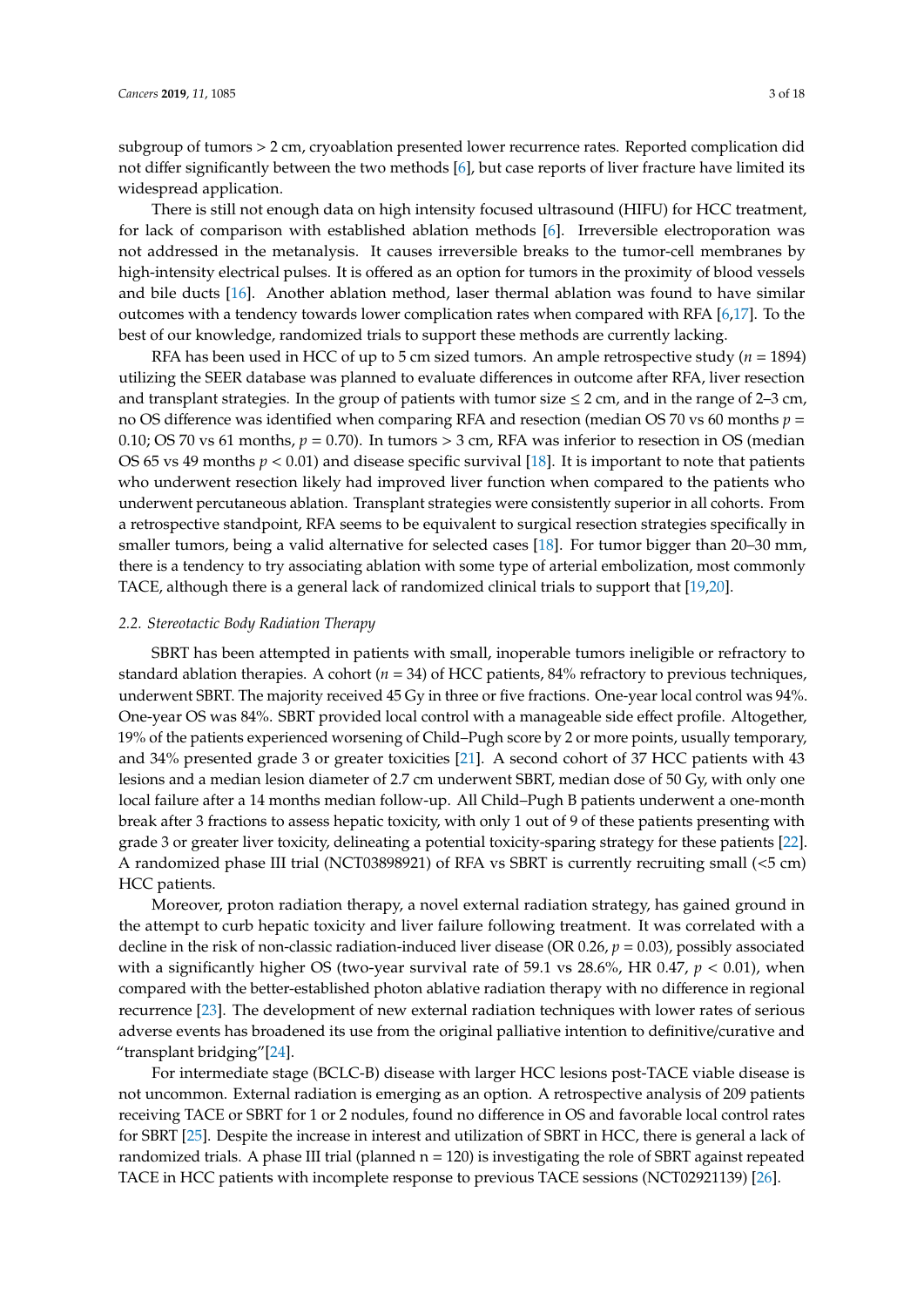# *2.3. Trans-Arterial Treatment Techniques*

In intermediate stage (BCLC-B) patients (where curative strategies are not possible) trans-arterial techniques using different embolization strategies are usually the treatment of choice [\[27\]](#page-12-14). They take advantage of the special blood supply of the liver. HCC is mainly supplied by the hepatic artery while the surrounding tissues can be sustained by the portal venous system alone. The development of strategies to embolize the tumor and instill chemotherapy or even radioactive particles in the artery system that support the tumor has created treatment options for those that are to large or numerous to be treated with ablation. Usually, availability and experience in different institutions/health systems and patient-specific technicalities are important factors when selecting the modality. Defining the patient who benefits from a specific embolization technique is a complex matter.

Different macro-embolic therapies were designed to block tumor blood supply (Table S2). Bland particle embolization (TAE) involves delivering small particles to the tumor to induce ischemia/hypoxia [\[28,](#page-13-0)[29\]](#page-13-1). cTACE (conventional TACE) is the emulsion of aqueous chemotherapy in lipiodol, typically followed by bland embolization to prevent washout of drug [\[30\]](#page-13-2). Chemotherapy with doxorubicin or cisplatin is commonly used. It is common for these patients to experience self-limited toxicity, with the peak of occurrence happening within several days. Full-recovery is expected in one or two weeks. In the postembolization syndrome, fever, local pain, and nausea are associated with transient elevation of bilirubin, aspartate aminotransferase, and alanine aminotransferase levels. Rarer but important local side-effects are liver rupture (extremely rare), formation of liver abscess and bilomas (rare complication which happens in patients who have had prior ampulla violating procedures such as biliary stents). Femoral artery pseudoaneurysm and pulmonary embolism are also reported [\[31\]](#page-13-3).

TACE is the sole LDT method with proven survival edge over best supportive care for advanced and unresectable HCC patients who cannot be treated with ablation or transplant [\[32,](#page-13-4)[33\]](#page-13-5). TACE is an adequate strategy for patients with tumors without branch portal vein thrombosis.

TACE has seldom been compared with other embolization procedures. A metanalysis on 5 retrospective studies that compared TACE to bland particle embolization (TAE) in HCC patients found a non-significant 2-year survival rate favoring TACE (RR 0.88, *p* = 0.38). The common post arterial embolization symptoms were similar between groups. Nausea, vomiting, and transient hematological toxicity were more common for TACE patients [\[34\]](#page-13-6) reflecting the systemic effects of chemotherapy agents employed. TAE is also a less costly strategy.

A special form of TACE, drug-eluting bead TACE uses local drug-eluting beads have been applied aiming to enhance the local delivery of chemotherapeutic agents to the tumor without increasing toxicity [\[35–](#page-13-7)[37\]](#page-13-8). Drug-eluting bead TACE was compared with conventional TACE in a retrospective analysis (*n* = 250). The OS was comparable between groups (12.3 vs 13.6, respectively, *p* > 0.05) despite the lower average number of sessions for drug-eluting bead TACE (median 2.9 vs 4.0 months, *p* = 0.01) [\[38\]](#page-13-9).

#### *2.4. Radioembolization*

In trans-arterial radioembolization microspheres are impregnated with yttrium-90 (Y-90) and are directed through the tumor blood supply [\[39\]](#page-13-10). The arterial hypervascularity of HCC allows for preferential tumoral uptake of these particles leading to high doses of radiation without causing ischemia [\[40\]](#page-13-11). Patients who are found at risk of lung shunting leading to ≥30 Gy to the lung per treatment session and ≥50 Gy cumulatively (multiple treatment session) should not receive Y-90. This lung shunting is generally determined by a pre-treatment technetium-99m macroaggregated albumin scan. General specification on liver function are analogous to the parameters used before TACE. The advantages over TACE include relatively low-toxicity and possibility of utilization in patients with portal vein thrombus (PVT) as this is not a macroembolic technique and does not lead to arterial hypoperfusion [\[41](#page-13-12)[,42\]](#page-13-13). Also, Y-90 is usually done in fewer sessions when compared to TACE [\[43\]](#page-13-14).

The indications of Y-90 have expanded beyond BCLC B patients. Patients who are within the Milan criteria are bridged to liver transplant given long wait times for liver transplants [\[44\]](#page-14-0). Patients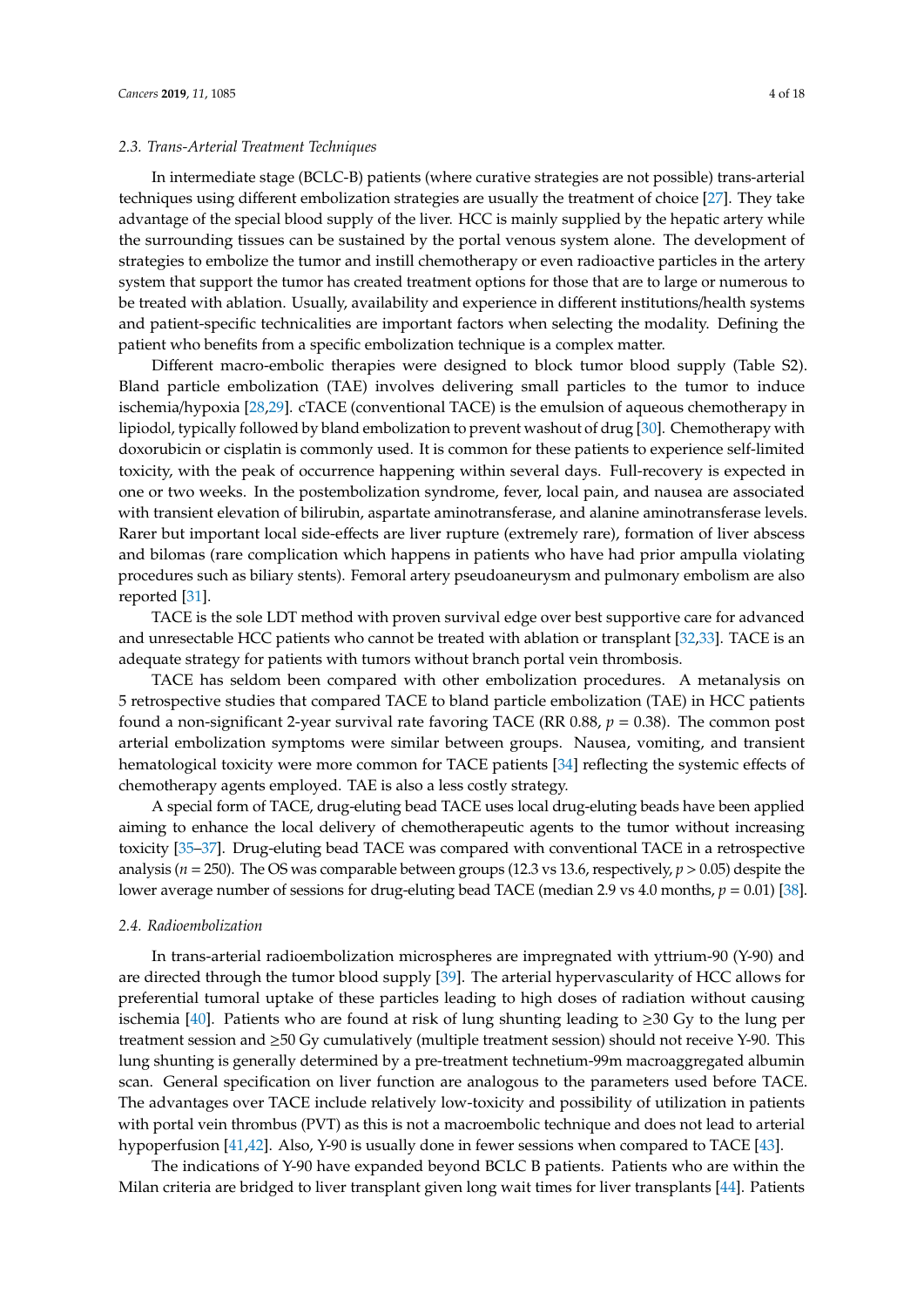who are beyond the Milan criteria may be down-staged to within transplant criteria and become eligible for liver transplants. Radiation segmentectomy where high doses can be administered to less than or equal to 2 hepatic segments can prove curative and may be considered ablative. Radiation lobectomy is a technique that can be performed in HCC to treat the tumor and cause radiation fibrosis in the lobe with the tumor to induce contralateral lobe hypertrophy so patients can become candidates for surgical resection [\[45\]](#page-14-1). Patients with PVT (BCLC C) have been successfully and safely treated with Y-90 [\[46\]](#page-14-2). Y-90 has also been used as a palliative technique in patients with large tumors causing pain.

For Y-90, there was evidence that time-to-progression is at least equivalent to TACE, with improved toxicity rates with Y-90 [\[47](#page-14-3)[–49\]](#page-14-4). There is currently no prospective study supporting its effects on survival. A meta-analysis including nine observational studies and 2 randomized trials (*n* = 1652) found an association of Y-90 with higher OS, response rates and lower adverse event rates when compared to conventional TACE. Symptoms of post-embolization syndrome are less expected [\[50\]](#page-14-5). The first randomized phase II, with (*n* = 28) Child–Pugh A patients identified similar disease control rates between the treatment strategies [\[51\]](#page-14-6). In a second trial (*n* = 45), longer median time to progression with Y90 ( $>$ 26 vs 6.8 months,  $p < 0.01$ ) when compared with the group receiving conventional TACE, with similar response rates [\[52\]](#page-14-7). A second meta-analysis compared randomized trials for different treatment strategies for unresectable HCC, including different trans-arterial embolization and local ablation techniques. Fifty-five randomized clinical trials (*n* = 5763) were analyzed, including 12 direct comparisons. With a moderate quality-of-evidence, TACE and DEB-TACE were not associated with better overall survival (OS) rates when compared with bland particle embolization (Median OS 18.1, 20.8, and 20.8 respectively). Trans-arterial radioembolization with Y-90 did not confer a survival advantage over TACE strategies, but with a low quality-of-evidence. However, it was identified as the safest embolization strategy [\[53\]](#page-14-8).

# *2.5. Sequencing*

When considering TACE as a treatment option, scoring systems could be of help in the decision-making process [\[54–](#page-14-9)[56\]](#page-14-10). Although these scoring systems may not be validated for similar treatment strategies, the best fit patients for trans-arterial radio- or chemoembolization are the ones with preserved liver function as well [\[47\]](#page-14-3). There is concern over the modernization of BCLC-B and C classification to differentiate for different LDT indications, contraindication and outcomes and best define the best fit strategy for each patient [\[57\]](#page-14-11).

# **3. Liver Directed Therapies Role Pre-Operatively**

Trans-arterial embolization techniques may be used in pre-operative scenarios, with most reported experience using TACE to downstage or downsize tumor prior to planned surgical resection [\[58,](#page-14-12)[59\]](#page-14-13). In one single center experience (*n* = 67) patients who underwent bland trans-arterial embolization or TACE, 87% had a pathological response. Twelve percent of the patients had a downstaging to fit Milan criteria [\[58](#page-14-12)[,59\]](#page-14-13).

For Y-90, there is no prospective trial comparing it with TACE in this specific scenario. In a retrospective study involving nine institutions ( $n = 47$ ), the most common histology being HCC, it was demonstrated that hepatectomies are usually safe following Y-90. The complication rates were similar to those of other hepatectomy cohorts. The 90-day complication rate was 43% and mortality rate was 2% [\[60\]](#page-15-0).

Hepatectomy following Y-90 seems to be a safe strategy in select populations. Y-90 has been used for tumor control and contralateral lobe hypertrophy prior to surgical resection in HCC patients [\[61\]](#page-15-1). TACE may also be a utilized prior to PVE if a major liver resection is expected; particularly before right side resections [\[62\]](#page-15-2). Higher complication rates were associated with previous bilobar Y-90 treatment, OR 4.5, revealing a potential limitation to its application before hepatic resections [\[60\]](#page-15-0).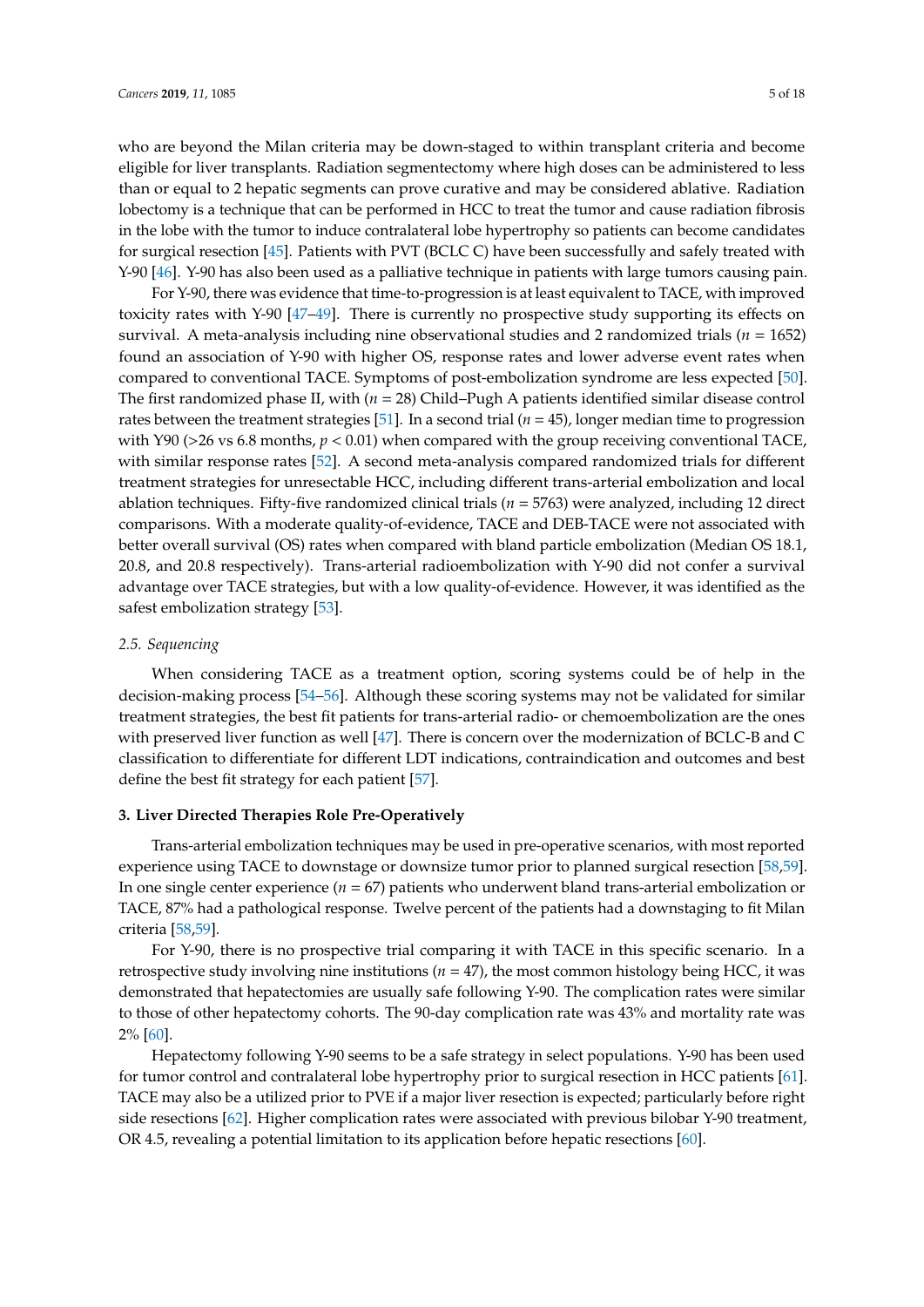# **4. Liver Directed Therapies Role in Bridging Orthotopic Liver Transplant**

In early-stage HCC, usually superimposed on chronic liver disease, transplant addresses not only the tumor but also the underlying condition (2). For patients who meet Milan criteria the time to liver transplant is challenged as a prognostic factor [\[63\]](#page-15-3). However, despite the points system used to select the patients in the United States, the waitlist is usually high enough to consider a bridging therapy. The concept behind bridging therapy is to prevent patients from dropping off the transplant list; locoregional therapies are employed to maintain tumor number/size within accepted Milan criteria while waiting for liver transplant. Additionally, mandatory waiting time is now 6 months and the use of bridging therapies is widespread. The main objective in this scenario becomes generating a window of disease control without prohibitory toxicity. The plurality of LDTs have been employed in this scenario. Choosing the better applicable LDT for each patient is very important [\[18\]](#page-12-5).

In a retrospective study (*n* = 3601) liver transplant recipients who did not receive LDT had similar recurrence free survival rates to the ones who underwent any previous bridging therapy (1, 3, 5-year rates of 89%, 77%, and 68% vs 85%, 75%, and 68%; *p* = 0.49). There was no difference in 5-year post liver transplant recurrence (11.2% vs 10.1%, *p* = 0.47). Increased LDT numbers and unfavorable waitlist alpha-fetoprotein trend significantly predict recurrence. LDT modality did not seem to influence recurrence [\[64\]](#page-15-4). Patients with complete pathological response in the explant liver had a superior 5-year recurrence free survival and lower recurrence rates when compared with patients who either did not receive LDT before transplant and those who did not achieve complete pathological response (all *p* < 0.05) in multivariate analyses controlling for pre-transplant variants [\[64\]](#page-15-4).

Many treatment strategies here previously discussed have been successfully attempted before liver transplantation in order to control tumor growth and even to venture tumor downstaging [\[65\]](#page-15-5). TACE is perhaps the most studied form of liver-directed therapy used as a bridge to liver transplant and is ubiquitous in the guidelines. Newer and less studied then conventional TACE, drug-eluting beads TACE employs an innovative technology combining arterial embolization and locally eluting chemotherapy. The complete pathologic response rate from explanted liver (*n* = 111) was higher than 50% for both conventional TACE and drug-eluting beads TACE (50.7% and 57.1%, respectively) [\[65\]](#page-15-5). In a retrospective study of 34 patients that underwent doxorubicin drug-eluting bead TACE and orthotopic transplant when compared with 60 patients who did not underwent TACE before transplant, there was no statistically significant difference in clinical outcomes [\[66\]](#page-15-6). RFA is also widely used, but usually limited to small tumors.

As previously mentioned, trans-arterial embolization techniques usually require an adequate liver function. Although a preserved liver function is also required for SBRT it presents itself as a viable third option. There is limited information on its efficacy in this pre-transplant setting. An intention-to-treat analysis was executed in a cohort of 379 patients treated with one of these LDT. SBRT (*n* = 36), TACE (*n* = 99) or RFA (*n* = 244). The drop-out rate was 16.7%, 20.2%, and 16.8%, respectively (*p* = 0.4). Postoperative complication rates were similar between groups. RFA treated patients presented higher rates of tumor necrosis. The 5-year actuarial survival rates were 61%, 56%, 61% ( $p = 0.4$ ). Five-year survival rates from the time of the transplant were  $75\%$ ,  $69\%$ , and  $73\%$  ( $p = 0.7$ ) [\[67\]](#page-15-7).

For Y-90, one retrospective analysis (*n* = 83) compared radioembolization with Y90 and TACE in the scenario of bridging/downstaging to liver transplantation. Partial response was 61% with Y-90 and 37% with TACE. Downstaging was 58% with Y-90 and 31% with TACE. Event free survival favored Y-90 (17.7 vs 7.1 months,  $p < 0.01$ ) [\[68\]](#page-15-8). Another retrospective study with ( $n = 172$ ) HCC patients, 93 and 79 were subject to bridging Y90 and TACE before transplant. With a median post-transplant follow-up of 26 months, 9% of the Y-90 and 8% of the TACE patients had recurrent disease. Recurrence-free survival was 79 vs 77 months, respectively *p* = 0.84. Revealing similar post-transplant outcomes. However, Y-90 patients endured significant longer time to transplant 6.5 vs. 4.8 months ( $p = 0.02$ ) when compared with the patients who underwent TACE [\[69\]](#page-15-9). Y-90 has been established as a useful bridging modality by the PREMIERE trial, due to its longer median time to progression (>26 months vs 6.8 months,  $p < 0.01$ ) when compared with cTACE [\[52\]](#page-14-7).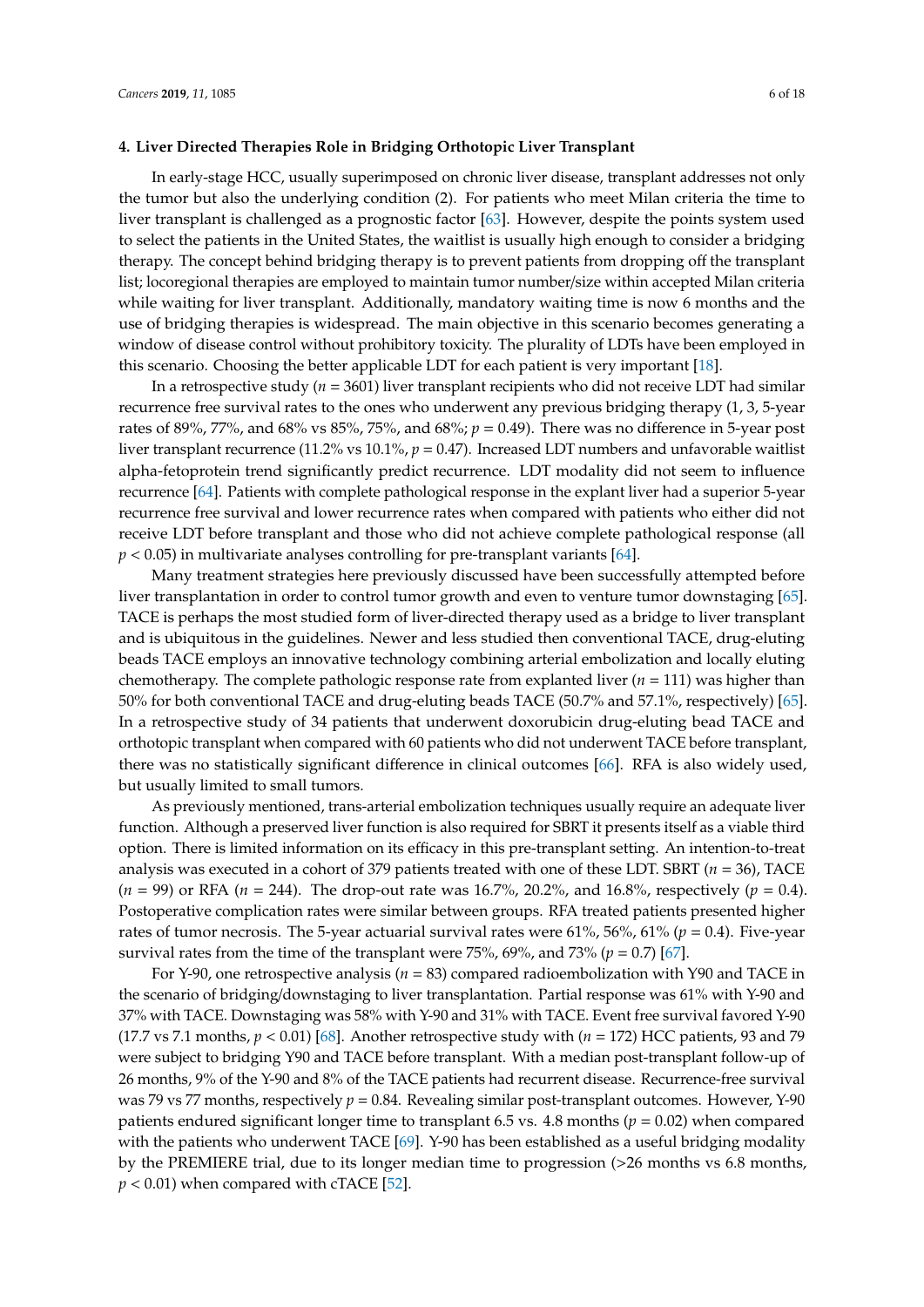# **5. Role of Liver-Directed Therapies in BCLC-C Patients**

Although BCLC-C patients have been included in Y-90 trials, the diversity of patients in this classification needs to be scrutinized [\[52,](#page-14-7)[70\]](#page-15-10). The role of Y-90 in BCLC-C patients was investigated from a single-center experience (*n* = 541 BCLC-C patients), Child–Pugh A patients were found to have a median OS of 15 months and 8 months in Child–Pugh B [\[44\]](#page-14-0). In another single-center experience (*n* = 69), median OS was 6.1 months. In a multivariate analysis disease burden, ascites and Child–Pugh were prognostic in these patients. In a prospectively evaluated BCLC-C cohort (*n* = 547) undergoing Y-90 radioembolization the median OS was 10.7 months. When accounting for the patients classified as BCLC-C by their ECOG performance status only, the median OS was 19.4 months. Patients with PVT/metastases had a median OS of 7.7 months. On a multivariate analysis, portal vein thrombosis was a significant prognostic factor within BCLC-C classification (*p* < 0.01) [\[71\]](#page-15-11).

Y-90 has been historically performed in disease restricted to the liver with portal vein invasion/thrombosis, occupying the gap created by TACE contraindication in this scenario. In a retrospective analysis ( $n = 29$ ) including BCLC-B ( $n = 18$ ) and BCLC-C ( $n = 11$ ) patients after radioembolization with Y-90, the median OS was 17 months. The majority of patients were Child–Pugh A and 12 of the patients had a diagnosis of portal vein thrombosis. In this small group of patients, portal vein thrombosis was not a significant prognostic factor [\[41\]](#page-13-12). In a series of cases, 4 patients had a complete regression of the vascular invasion after receiving Y-90, had a downstaging and were put back to the transplant waitlist [\[72\]](#page-15-12). In BCLC-C patients, LDT have not been shown to be superior to standard-of-care systemic therapy [\[73,](#page-15-13)[74\]](#page-15-14). For a select group of patients with liver dominant disease it could be an option.

#### **6. Molecular Changes Associated with Liver Directed Therapies.**

The vascular endothelial growth factor (VEGF) is a well-known biomarker of tumor angiogenesis and it is directly involved in tumor growth and metastatic spread in HCC [\[75\]](#page-15-15). For the last decade VEGF has been explored as a new molecular tool to better predict HCC prognosis, vascular invasion, recurrence free survival post liver transplant and perhaps guide liver-directed therapies [\[76–](#page-16-0)[78\]](#page-16-1). In a previous meta-analysis with 782 HCC patients, higher serum VEGF levels were associated with poor overall and disease-free survival [\[79\]](#page-16-2). It has been postulated that stimulation of angiogenic factors by LDTs could lead to tumor growth. Recently, a biopsy-matched study showed increased expression of hypoxia markers such as VEGF in the subgroup of patients treated with TACE when compared to controls ( $p = 0.046$ ), suggesting how the hypoxic environment induced by TACE could stimulate tumor growth [\[80\]](#page-16-3). Moreover, in-vitro HCC models that underwent hypoxic condition mimicking RFA has demonstrated that lower exposure to the hypoxia inducible factor (HIF)- $1\alpha$ signaling significantly reduced invasive and chemo resistant potential of these cells [\[81\]](#page-16-4). This evidence supports addressing the benefit of combined anti-angiogenic systemic therapies such as sorafenib with TACE or RFA to minimize disease progression among partial responders with LDT and systemic therapy combinations [\[82,](#page-16-5)[83\]](#page-16-6).

Conversely, LDT cause tumor disruptions that could liberate tumor antigens and induce cytokine immune response. There is mounting evidence higher infiltration of cytotoxic T-cells and expression of PD-L1 in tumor cells may result in better prognosis in HCC. Higher perivascular tumor infiltrating lymphocytes in HCC correlated with better disease-free survival [\[84\]](#page-16-7). The expression of LAG-3 and PD-L1 that promote CD8 T-cell tolerance, are increased in most HCC tumors [\[84\]](#page-16-7). An experiment with  $(n = 90)$  resected specimens of HCC were analyzed by flow cytometry. HCC presenting PD1-high CD8<sup>+</sup> T-cell lymphocytes expressing TIM3 and LAG-3 and produce low levels of TNF and interferon-gamma. These cells were incubated and targeted by antibodies acting against PD-1, TIM3, and LAG3. This resulted in higher production of TNF and cell proliferation [\[85\]](#page-16-8). Patients undergoing radiofrequency assisted resection had a significant decrease in circulating inhibitory Treg cells ( $p < 0.01$ ) and a significant increase in CD8<sup>+</sup> T lymphocytes ( $p = 0.05$ ) and CD4<sup>+</sup> memory T cells ( $p < 0.01$ ), which are important in the immune response exacerbated by utilizing anti-PD-L1 immune checkpoint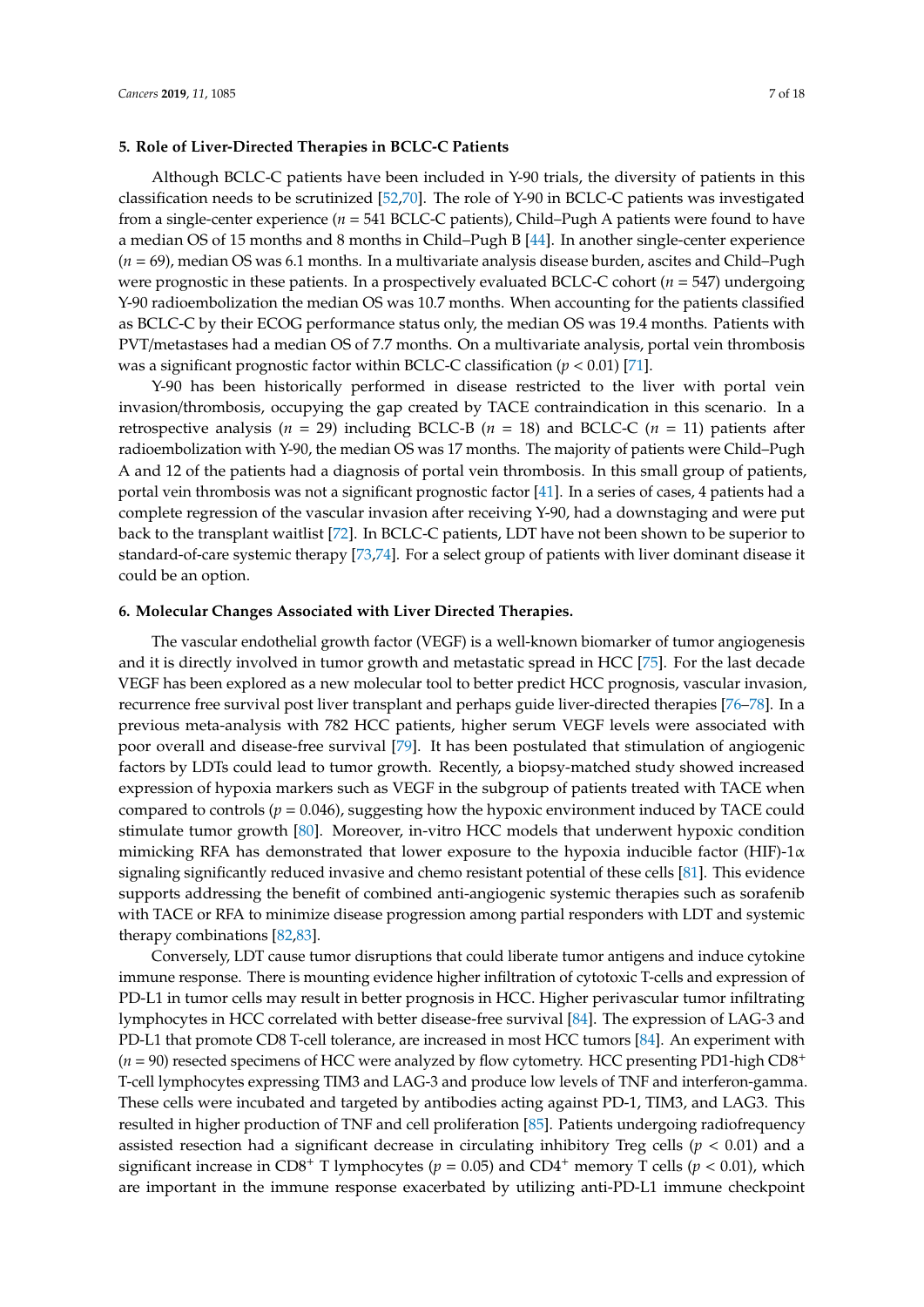inhibitors [\[84\]](#page-16-7). The immune profile of surgically resected HCC downstaged by Y-90 exhibited higher infiltration of CD8<sup>+</sup> T cells as well as higher expression of two immune markers, granzyme B and TIM-3 when compared with control [\[86\]](#page-16-9). These findings create a leeway for association of LDT and  $\frac{1}{2}$ immune-checkpoint inhibitors (Figure [1\)](#page-7-0). association of LDT and immune-checkpoint inhibitors (Figure 1).

<span id="page-7-0"></span>

**Figure 1.** Liver directed therapies and changes in the tumor microenvironment. Increased vascular **Figure 1.** Liver directed therapies and changes in the tumor microenvironment. Increased vascular endothelial growth factor (VEGF) and neoangiogenesis with the potential for tumor progression after TACE; Infiltration of CD8<sup>+</sup> Lymphocytes with resultant higher PD-L1 expression with the for tumor immune-evasion after ablation. RAF, radiofrequency ablation; TACE, transarterial potential for tumor immune-evasion after ablation. RAF, radiofrequency ablation; TACE, transarterial chemoembolization; VEGF, vascular endothelial growth factor; VEGFR: vascular endothelial growth chemoembolization; VEGF, vascular endothelial growth factor; VEGFR: vascular endothelial growth factor receptor. factor receptor.

# **7. Current State of Liver Directed Therapies Associated with TKIs 7. Current State of Liver Directed Therapies Associated with TKIs**

In the incurable scenario, liver-directed therapies have been widely used, sometimes In the incurable scenario, liver-directed therapies have been widely used, sometimes successfully postponing the initial use of systemic therapy [\[87\]](#page-16-10). Sorafenib is a tyrosine kinase inhibitor (TKI) whose anti-VEGFR properties were proven active [agai](#page-16-11)nst HCC [88]. It is currently the most widely-used and studied systemic therapy. However, its efficacy is at present suboptimal and its toxicity, especially in patients wi[th l](#page-16-12)iver dysfunction [89], offers some additional reason for the use of LDTs to be stretched.

Recently, another TKI lenvatinib [\[90\]](#page-16-13) was approved for unresectable HCC in treatment naïve patients. In the scenario of systemic therapy upon failure of sorafenib, regorafenib which is structurally similar to sorafenib was approved [\[91\]](#page-16-14) followed by cabozantinib [\[92\]](#page-16-15) which also target MET and AKL pathways alongside VEGF inhibition. Most recently, ramucirumab, an anti-body targeting type-2 n<br>VEGFR was approved in sorafenib-refractory patients with high alpha-fetoprotein [\[93\]](#page-17-0).

Research is currently aimed at identifying unique pathologic and molecular targets in HCC. [93]. Different signaling cascade molecules including Wnt, MET, FGFR, VEGFA, MCL1, the EGFR/Ras/MAPK, expressive grading advance increases including virus, the stray throust, the exert, and exert targets in HC<sub>C</sub> and  $\alpha$  $\omega$  were as minimal cascade molecules including which we have been defining to including targets [\[94\]](#page-17-1). Alterations in Wnt/ß-catenin signaling pathway seem to play a relevant role in initiation and progression of HCC. Activating mutations in the CHWDI that cheodes *s*-catenin are present in<br>15–25% of HCC. Inactivating mutations in *AXIN1/AXIN2* genes, encoding an important component of relevant role initiative in intervalse in the *FRIC. Collecting mutations* in the *CTNNB1* the ß-catenin destruction complex are found in a similar proportion of patients [\[95\]](#page-17-2). *CTNNB1* mutant and progression of HCC. Activating mutations in the *CTNNB1* that encodes ß-catenin are present in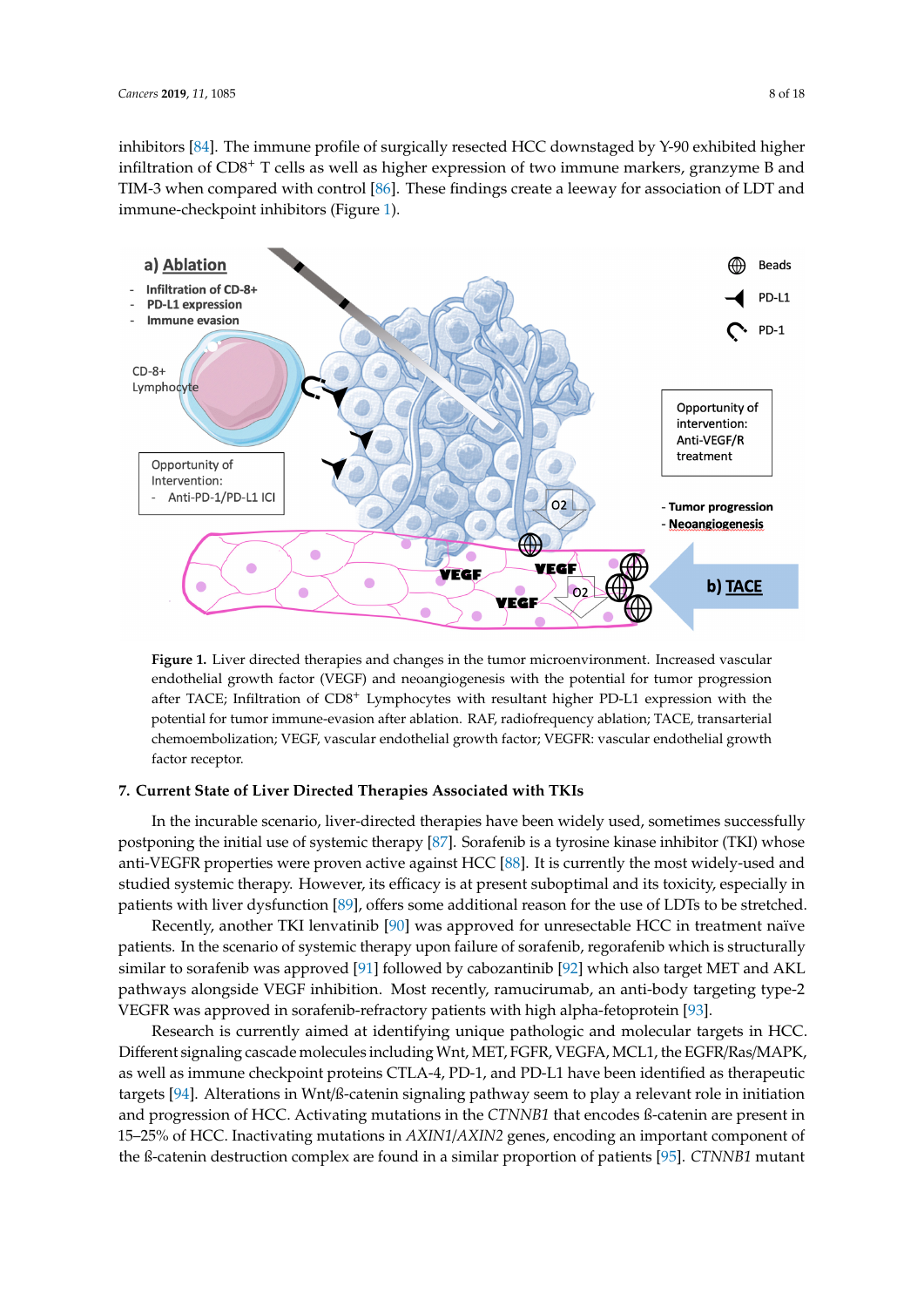HCC could be targeted by mTOR inhibition [\[96\]](#page-17-3). Novel Wnt/ß-catenin inhibitors are undergoing preclinical and clinical evaluation solid tumors including HCC [\[95\]](#page-17-2).

Despite high response rates after LDTs, some patients experience short-lived disease control. In the period post-embolization, hypoxia is a driver of VEGF expression. Neoangiogenesis may then create the perfect environment for disease to progress after TACE (Figure [1\)](#page-7-0). In the SHARP study the subgroup without extrahepatic disease benefited the most from sorafenib. It was then hypothesized that blocking the angiogenesis pathway after TACE would suppress tumor recurrence. Post-TACE, a phase III study (*n* = 458) comparing sorafenib and placebo after TACE was conducted in patients who responded to TACE. The primary endpoint time to progression (TTP) was not met. The median treatment duration in the experimental group was 17 weeks. There was criticism over the median time to start on sorafenib and placebo (9 weeks) [\[97\]](#page-17-4).

The SPACE trial (*n* = 307), a randomized phase II, compared the combination of doxorubicin-eluting beads TACE with sorafenib with the DEB-TACE alone in Child–Pugh A unresectable and multinodular HCC. Primary endpoint of TTP was similar between groups (169 vs 166 days, HR 0.797, *p* > 0.05), although the time to untreatable progression differed in favor of the sorafenib combination. Secondary endpoint (overall survival) was not reached. In this study, scheduled TACE was performed at fixed intervals, generating the hypothesis that it might have not always been needed. Its excess toxicity might have increased the side effect of sorafenib, what could have influenced the median sorafenib use duration in the experimental group of 21 months [\[98\]](#page-17-5). In the phase III trial TACE 2 (*n* = 313), patients were randomized to receive or sorafenib plus TACE or TACE alone. Sorafenib would be withheld at the sign of new intrahepatic lesions. There was no evidence of difference in primary-endpoint PFS between groups (238 vs 235 days, HR 0.99, *p* > 0.05) [\[99\]](#page-17-6).

These studies have in common a short sorafenib treatment duration in the experimental group (Table [1\)](#page-9-0). Additionally, by using RECIST 1.1 to define progression, many patients with a single new liver lesion were considered to have progression. This new lesion could most of the times be addressed by TACE. Thus, some would argue it was not a good definition of disease progression when using TACE in combination. The TACTICS trial  $(n = 156)$  was a randomized trial comparing TACE plus sorafenib with TACE alone in unresectable patients without distant metastasis. All patients were Child–Pugh ≤7, had a maximum of two previous TACE sections, and presented with up to 10 nodules not exceeding 10 cm. This study utilized a new un-TACE-able progression-free survival (PFS) that considered a ≥25% increase in viable lesions, decline of liver reserve to Child–Pugh C, development of extra-hepatic metastasis or vascular invasion or becoming TACE-refractory. The primary endpoint of PFS was reached (25.2 months vs 13.5 months, *p* < 0.01) favoring the combined approach arm. The initial response rates did not differ between arms. The interval between TACE sessions was significantly longer in the combination arm. The median duration of sorafenib in the combination arm was 38.7 months [\[100\]](#page-17-7). The efficacy of associating of TKIs and LDTs [\[101\]](#page-17-8) has yet to be proven. Although, there is another ongoing phase III clinical study (NCT03905967) to evaluate if adding TACE with lenvatinib Is better than lenvatinib alone as first-line therapy in advanced HCC, the enthusiasm of the combination strategy is waning in particular amongst patients with advanced BCLC-C HCC where growing number of systemic therapy options are emerging.

**Table 1.** Randomized trials evaluating Sorafenib concomitant to TACE. TTP: time to progression; HCC: hepatocellular carcinoma; DEB-TACE: drug-eluting bead TACE; TACE: trans-arterial chemoembolization; RECIST: Response Evaluation Criteria In Solid Tumors; mRECIST: modified RECIST; cTACE: conventional TACE; PFS: progression-free survival; HR: hazard ratio.

| Study                                 | Inclusion<br>Criteria                | Regimens                                            | Primary<br>Endpoint                                   | Duration of<br>Sorafenib | Reference               |
|---------------------------------------|--------------------------------------|-----------------------------------------------------|-------------------------------------------------------|--------------------------|-------------------------|
| SPACE trial<br>$(n = 307)$<br>Phase 2 | Unresectable,<br>multinodular<br>HCC | $DEB-TACE +$<br>sorafenib<br>VS.<br><b>DEB-TACE</b> | TTP mRECIST<br>169 vs. 166 days<br>HR 0.80 $p > 0.05$ | 21 weeks                 | Lencioni et al.<br>[98] |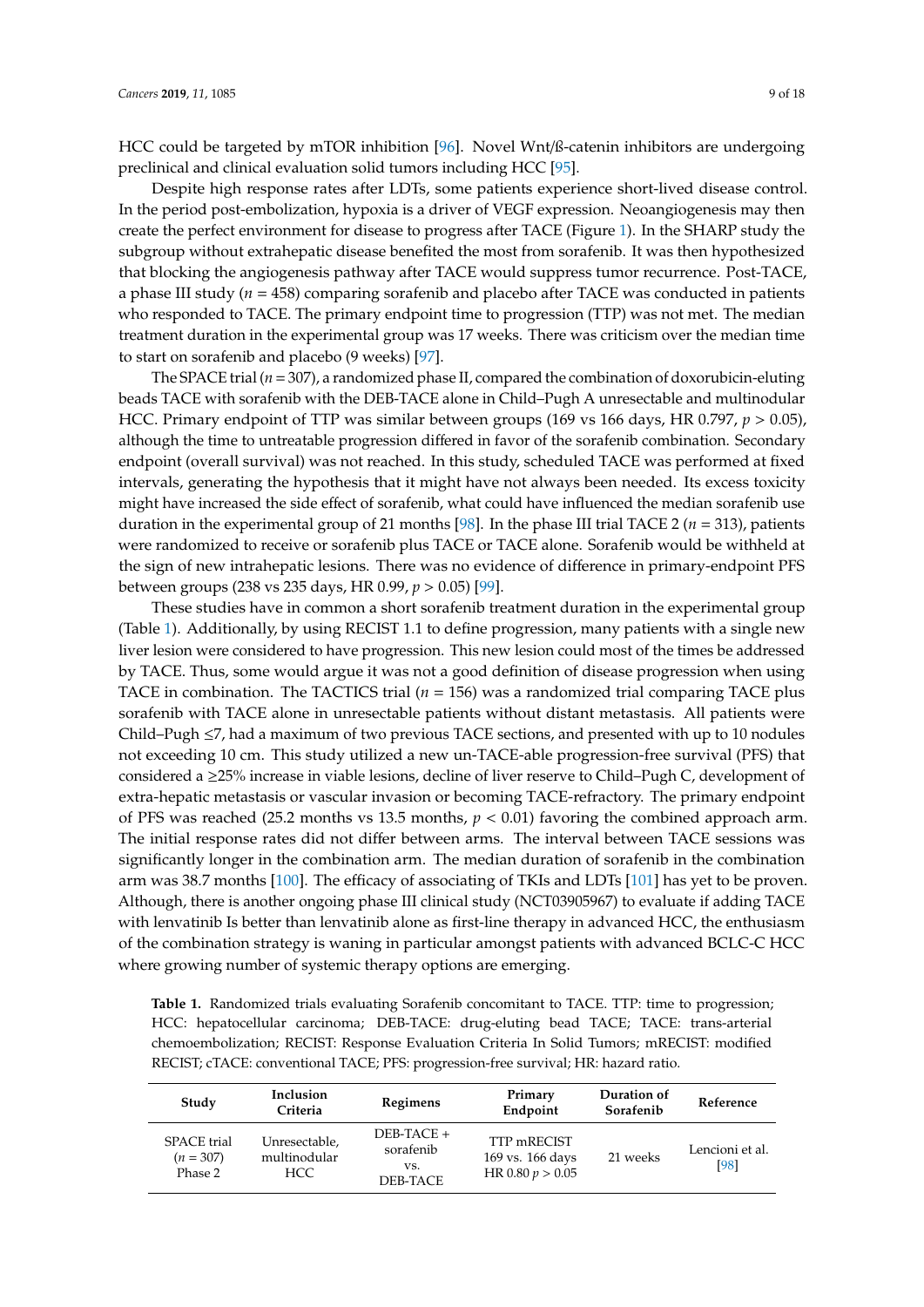<span id="page-9-0"></span>

| Study                                          | <b>Inclusion</b><br>Criteria                                     | Regimens                                   | Primary<br>Endpoint                                                           | Duration of<br>Sorafenib | Reference            |
|------------------------------------------------|------------------------------------------------------------------|--------------------------------------------|-------------------------------------------------------------------------------|--------------------------|----------------------|
| TACE 2<br>$(n = 313)$<br>Phase 3               | Unresectable                                                     | $DEB-TACE +$<br>sorafenib<br>vs. DEB-TACE  | <b>PFS</b><br>RECIST <sub>1.1</sub><br>238 vs. 235 days<br>HR 0.99 $p > 0.05$ | 17 weeks                 | Meyer et al.<br>[99] |
| <b>TACTICS</b><br>$(n = 156)$ , 2018<br>Phase3 | Unresectable<br>Child-A<br>10 lesions max<br>$10 \text{ cm}$ max | $cTACE +$<br>sorafenib vs.<br><b>cTACE</b> | <b>UnTACEable PFS</b><br>$25.2$ vs.<br>13.5, HR 0.59<br>p < 0.01              | 39 weeks                 | Kudo et al.<br>[100] |

| <b>Table 1.</b> Cont. |  |
|-----------------------|--|
|-----------------------|--|

### **8. Yttrium-90 vs. Sorafenib**

Two prospective randomized trials comparing radioembolization and Sorafenib, the SARAH (Sorafenib versus radio-embolization in advanced hepatocellular carcinoma) and SIRveNIB (study to compare selective internal radiation therapy versus Sorafenib in locally advanced hepatocellular carcinoma) trials were negative [\[73\]](#page-15-13). The SARAH trial, open for BCLC-C patients, aimed to compare the efficacy of Y90 with the standard-of-care sorafenib. The 467 patients were randomized in two therapy groups with an approximate median follow up of 28 months. OS was 8.0 months with Y-90 and 9.9 months in the sorafenib group ( $p = 0.18$ ) [\[74\]](#page-15-14). In both trials, although the ORR was significantly better in the Y-90 groups and Y-90 was better tolerated than Sorafenib; there was no statistically significant difference in the primary endpoint of OS. addition, there was no significant difference in survival in the subgroup of patients presenting with vascular invasion (Table [2\)](#page-9-1). These trials present some limitations. In these trials, many patients didn't actually receive radioembolization and there was a longer time to intervention in the radioembolization arm. Most study sites had limited experience with radioembolization, potentially limiting safety/therapeutic outcomes. Also, patient selection was problematic, as patients who failed TACE, potentially limiting arterial supply to tumors, and those who had main PVT (a relative contra-indication to Y-90) were included. Further, with current evidence, comparing systemic therapy to LDT is suboptimal as there is accumulated evidence of benefit of systemic therapy over best supportive care [\[88](#page-16-11)[,90\]](#page-16-13). Combining systemic and loco-regional therapies is more of interest.

<span id="page-9-1"></span>**Table 2.** Randomized trials comparing transarterial radioablation with systemic therapy. SARAH: Sorafenib versus radio-embolization in advanced hepatocellular carcinoma; SIRveNIB: study to compare selective internal radiation therapy versus Sorafenib in locally advanced hepatocellular carcinoma; BCLC: Barcelona Clinic Liver Cancer; OS: overall survival.

| Study                                     | Inclusion<br>Criteria                              | Regimens                | <b>Primary Endpoint</b>          | Reference            |
|-------------------------------------------|----------------------------------------------------|-------------------------|----------------------------------|----------------------|
| SARAH $(n = 467)$ , 2017<br>Phase3        | Unresectable<br>or refractory to TACE<br>or BCLC C | $Y-90$<br>vs. sorafenib | OS<br>8.0 vs.<br>9.9, $p < 0.18$ | Vilgrain et al. [74] |
| <b>SIRveNIB</b><br>$(n = 360)$<br>Phase 2 | Locally advanced                                   | $Y-90$<br>vs. sorafenib | OS.<br>8.8 vs.<br>10, $p < 0.36$ | Chow et al. [73]     |

When the combination of Y-90 with sorafenib was evaluated retrospectively from a single-center experience the progression-free survival was greater than what historically described with sorafenib [\[102\]](#page-17-9). Similar to studies with TACE and systemic therapy combination, sequential LDT followed by systemic agents are still practiced widely, its true benefit remains unclear. Careful patient selection for these strategies are advised.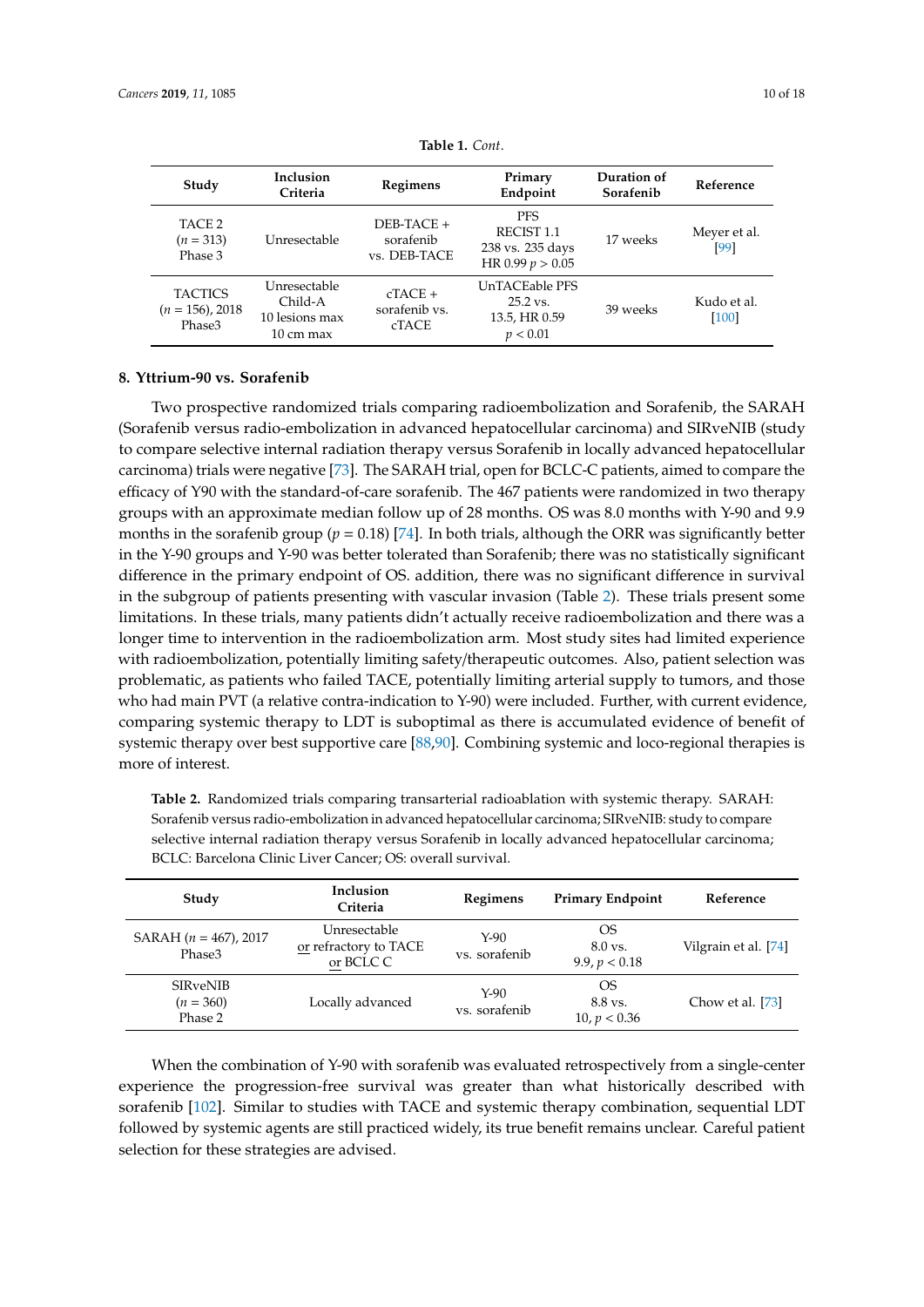# **9. Role Liver Directed Therapies Associated with Immunotherapy**

Anti-PD1 antibody nivolumab and pembrolizumab, are immunotherapeutic agents approved for HCC, following failure or patient unfitness to receive TKIs. However, it is still only efficacious to an undefined subgroup of patients [\[103](#page-17-10)[,104\]](#page-17-11). Different immunotherapeutic agents are currently under investigation as anti-HCC agents. Finding co-stimulatory targets to increase immune response has been a strategy to mitigate the low efficacy of PD-1 inhibition for the majority of HCC patients. Glucocorticoid induced TNFR-related protein (GITR) is under clinical investigation for a variety of solid tumors. Its expression is highest in in activated Treg lymphocytes but is still found in effector T cells. For HCC, a proof-of-concept pre-clinical experiment demonstrated that agonistic targeting of GITR with a GITR ligand or activating GITR antibody amplified the ex-vivo activity of tumor-infiltrating T-cells in HCC. This was illustrated by CD8<sup>+</sup> T cell proliferation and granzyme B expression [\[105\]](#page-17-12). Targeting GITR and PD1 may improve anti-cancer T-cell in some patients and GITR is a promising immunotherapy target in HCC.

In theory, LDTs could lead to higher neoantigen presentation and be a stimulus to immune response. Clinical success stories when adding anti-PD-1 to LDT like Y90 [\[106](#page-17-13)[,107\]](#page-17-14) and TACE have only amounted to case reports to the best of our knowledge. Clinical trials are warranted to explore how LDT may influence the response to immunotherapeutic agents.

Our institution is currently conducting a phase I trial (NCT02837029) in advanced HCC patients to receive Y-90 and nivolumab, in patients that are either treatment naïve or has had systemic therapy but deemed candidate for LDT. Preliminary data on safety is encouraging and efficacy data is pending. Similarly, we are evaluating this combination (NCT03812562) of radioembolization with Y-90 and nivolumab in the pre-surgical scenario. A single-arm phase II trial (NCT03572582) is currently recruiting multinodular intermediate stage HCC patients to test the combination of TACE and nivolumab. A similar phase 2 study (NCT03143270) is recruiting advanced HCC patients to receive drug-eluting TACE alongside nivolumab. Finally, a phase II (NCT03099564) is open for advanced HCC patients to undergo pembrolizumab 200 mg IV every 3 weeks in conjunction with Y-90 radioembolization performed one week after the first dose of pembrolizumab.

Enthusiasm surrounding immunotherapy in HCC, has led to multiple studies utilizing checkpoint inhibitor combinations with TKIs or LDT in various stages of HCC. Immunotherapy is currently under conditional approval based on phase II studies. It remains to be seen if this strategy works across HCC patients or if there will be selective patient enrollment guided by biomarkers in the future.

## **10. Conclusions**

LDTs are widely used for HCC. In early stage, a diverse range of ablation techniques are available. RFA is the dominant strategy due to its more established use. Other strategies are still valuable for technically challenging cases, such as tumors in close contact with vessels, or as an alternative to RFA when it is not available. For intermediate stage, TACE is the most widely recommended method of embolization but generalization may prevent the selection of the best strategy for each case. There is compelling evidence that most embolization strategies are at minimum similarly efficacious. Also, trans-arterial radioembolization with Y-90 could be more tolerable. For patients with a lobar branch involvement of portal vein thrombosis Y-90 seems to be the way to go. Pre-operative use of the different embolization strategies seems to be safe and aiming to bridge patients within Milan criteria or downstage patients into Milan Criteria for orthotopic liver transplantation may be successful for a select group of patients. Although there is no evidence of superiority in postponing systemic therapy with TACE and Y-90 in BCLC-C cases with liver-limited disease from randomized studies, it is a valid strategy for a select group of patients. Newer external radiation technologies are being brought to the front row of options for early and intermediate stages. The combination of TACE or other LDTs with systemic therapy is still under scrutiny but there is new light after the untraceable study. When trying to make immunotherapy work better in HCC there is willingness over adding LDTs and there is a biological rationale. The evidence of clinical benefit is still lacking. In intermediate stage HCC,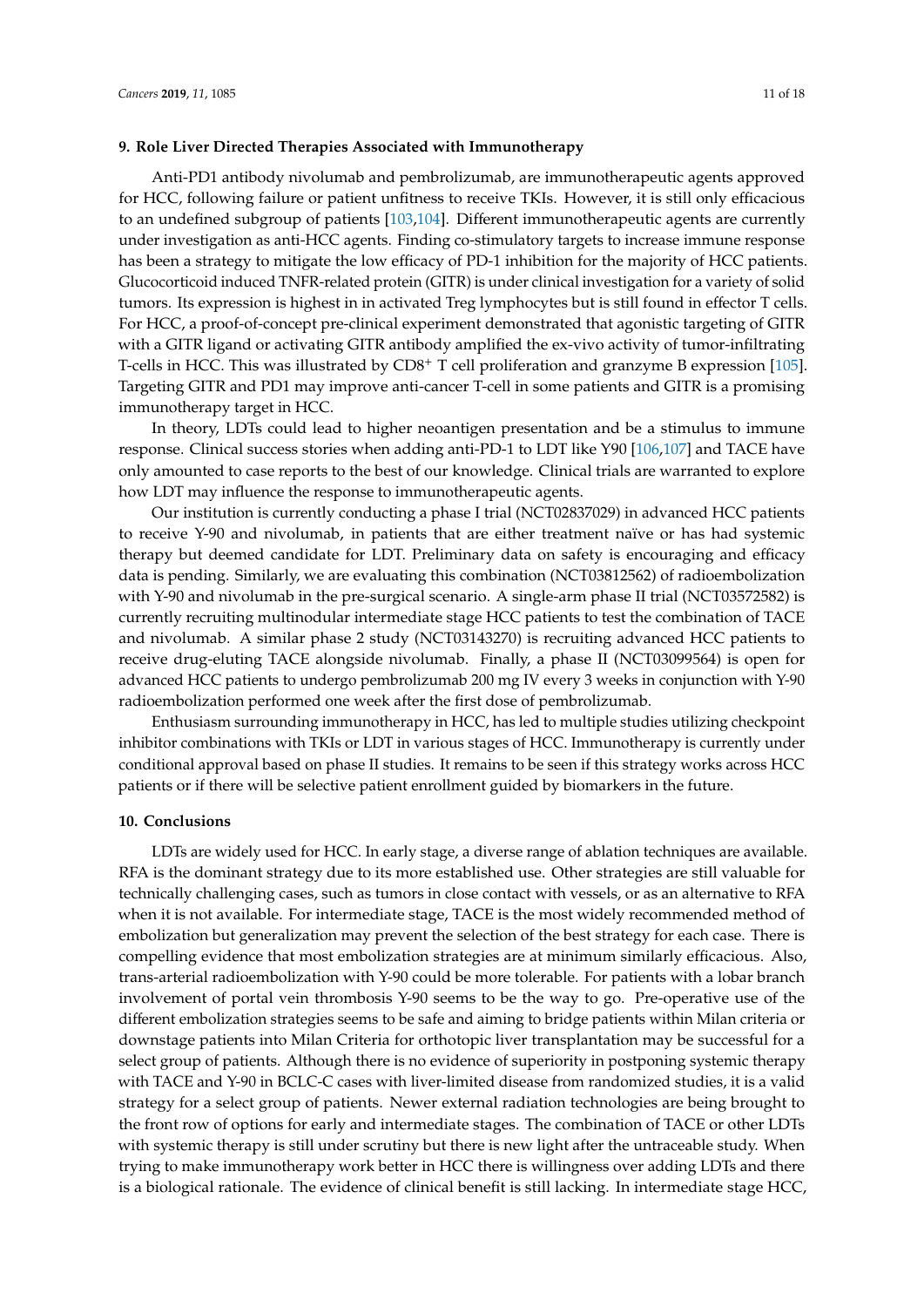the heterogeneity of current staging systems does not differentiate adequately to guide for the best strategy, leaving a lot of nuances on the hands of HCC-treating specialists. For many of the questions unresolved, new light is expected from ongoing randomized clinical trials.

**Supplementary Materials:** The following are available online at http://[www.mdpi.com](http://www.mdpi.com/2072-6694/11/8/1085/s1)/2072-6694/11/8/1085/s1, Table S1: Selected randomized trials comparing ablation techniques. Table S2: Selected randomized trials comparing different embolization techniques.

**Author Contributions:** All authors made substantial contribution to the conception or design of the work; or the acquisition, analysis, or interpretation of data; have drafted the work and substantively revised it; AND has approved the submitted version; AND agrees to be personally accountable for the author's own contributions and for ensuring that questions related to the accuracy or integrity of any part of the work, even ones in which the author was not personally involved, are appropriately investigated, resolved, and documented in the literature. Conceptualization, P.V., A.R., R.L., and D.M.; Methodology, P.V., A.R., R.L., and D.M.; Formal Analysis, P.V., A.R., R.L., and D.M.; Investigation, P.V., A.R., R.L., and D.M.; Resources, P.V., A.R., R.L., and D.M.; Data Curation, P.V., A.R., R.L., and D.M.; Writing—Original Draft Preparation, P.V., A.R., R.L., and D.M.; Writing—Review and Editing, P.V., A.R., R.L., and D.M.; Visualization, P.V., A.R., R.L., and D.M..; Supervision, P.V., A.R., R.L., and D.M.; Project Administration, D.M.; Funding Acquisition, D.M

**Funding:** This research received no external funding.

**Acknowledgments:** There was no financial support for writing this manuscript. The article processing charges are going to be covered by Developmental Therapeutics, Northwestern University Robert E. Lurie Cancer Center.

**Conflicts of Interest:** DM—Advisory board and/or speakers bureau Amgen, BMS, Bayer, Exelixis, Genentech, Eisai. Research support Merck and Oncolytics.

# **References**

- <span id="page-11-0"></span>1. McGuire, S. World Cancer Report 2014. Geneva, Switzerland: World Health Organization, International Agency for Research on Cancer, WHO Press, 2015. *Adv. Nutr.* **2016**, *7*, 418–419. [\[CrossRef\]](http://dx.doi.org/10.3945/an.116.012211) [\[PubMed\]](http://www.ncbi.nlm.nih.gov/pubmed/26980827)
- <span id="page-11-1"></span>2. Vilgrain, V.; Mathieu, D.; Trinchet, J. Hepatocellular carcinoma screening in patients with cirrhosis: A large French multicentric study (HCC). *J. Radiol.* **2000**, *81*, 1587–1588. [\[PubMed\]](http://www.ncbi.nlm.nih.gov/pubmed/11104973)
- <span id="page-11-2"></span>3. Robinson, A.; Tavakoli, H.; Cheung, R.; Liu, B.; Bhuket, T.; Wong, R.J. Low Rates of Retention Into Hepatocellular Carcinoma (HCC) Surveillance Program After Initial HCC Screening. *J. Clin. Gastroenterol.* **2019**, *53*, 65–70. [\[CrossRef\]](http://dx.doi.org/10.1097/MCG.0000000000001024) [\[PubMed\]](http://www.ncbi.nlm.nih.gov/pubmed/29629906)
- <span id="page-11-3"></span>4. Adhoute, X.; Penaranda, G.; Raoul, J.L.; Edeline, J.; Blanc, J.F.; Pol, B.; Campanile, M.; Perrier, H.; Bayle, O.; Monnet, O.; et al. Barcelona clinic liver cancer nomogram and others staging/scoring systems in a French hepatocellular carcinoma cohort. *World J. Gastroenterol.* **2017**, *23*, 2545–2555. [\[CrossRef\]](http://dx.doi.org/10.3748/wjg.v23.i14.2545) [\[PubMed\]](http://www.ncbi.nlm.nih.gov/pubmed/28465639)
- <span id="page-11-4"></span>5. Njei, B.; Rotman, Y.; Ditah, I.; Lim, J.K. Emerging trends in hepatocellular carcinoma incidence and mortality. *Hepatology* **2015**, *61*, 191–199. [\[CrossRef\]](http://dx.doi.org/10.1002/hep.27388)
- <span id="page-11-5"></span>6. Luo, W.; Zhang, Y.; He, G.; Yu, M.; Zheng, M.; Liu, L.; Zhou, X. Effects of radiofrequency ablation versus other ablating techniques on hepatocellular carcinomas: A systematic review and meta-analysis. *World J. Surg. Oncol.* **2017**, *15*, 126. [\[CrossRef\]](http://dx.doi.org/10.1186/s12957-017-1196-2) [\[PubMed\]](http://www.ncbi.nlm.nih.gov/pubmed/28693505)
- <span id="page-11-7"></span>7. Abdelaziz, A.; Elbaz, T.; Shousha, H.I.; Mahmoud, S.; Ibrahim, M.; Abdelmaksoud, A.; Nabeel, M. Efficacy and survival analysis of percutaneous radiofrequency versus microwave ablation for hepatocellular carcinoma: An Egyptian multidisciplinary clinic experience. *Surg. Endosc.* **2014**, *28*, 3429–3434. [\[CrossRef\]](http://dx.doi.org/10.1007/s00464-014-3617-4)
- 8. Shibata, T.; Shibata, T.; Maetani, Y.; Isoda, H.; Hiraoka, M. Radiofrequency ablation for small hepatocellular carcinoma: Prospective comparison of internally cooled electrode and expandable electrode. *Radiology* **2006**, *238*, 346–353. [\[CrossRef\]](http://dx.doi.org/10.1148/radiol.2381041848)
- <span id="page-11-6"></span>9. Di Costanzo, G.G.; Tortora, R.; D'Adamo, G.; De Luca, M.; Lampasi, F.; Addario, L.; Galeota Lanza, A.; Picciotto, F.P.; Tartaglione, M.T.; Cordone, G.; et al. Radiofrequency ablation versus laser ablation for the treatment of small hepatocellular carcinoma in cirrhosis: A randomized trial. *J. Gastroenterol. Hepatol.* **2015**, *30*, 559–565. [\[CrossRef\]](http://dx.doi.org/10.1111/jgh.12791)
- <span id="page-11-8"></span>10. Giorgio, A.; Di Sarno, A.; De Stefano, G.; Scognamiglio, U.; Farella, N.; Mariniello, A.; Esposito, V.; Coppola, C.; Giorgio, V. Percutaneous radiofrequency ablation of hepatocellular carcinoma compared to percutaneous ethanol injection in treatment of cirrhotic patients: An Italian randomized controlled trial. *Anticancer Res.* **2011**, *31*, 2291–2295.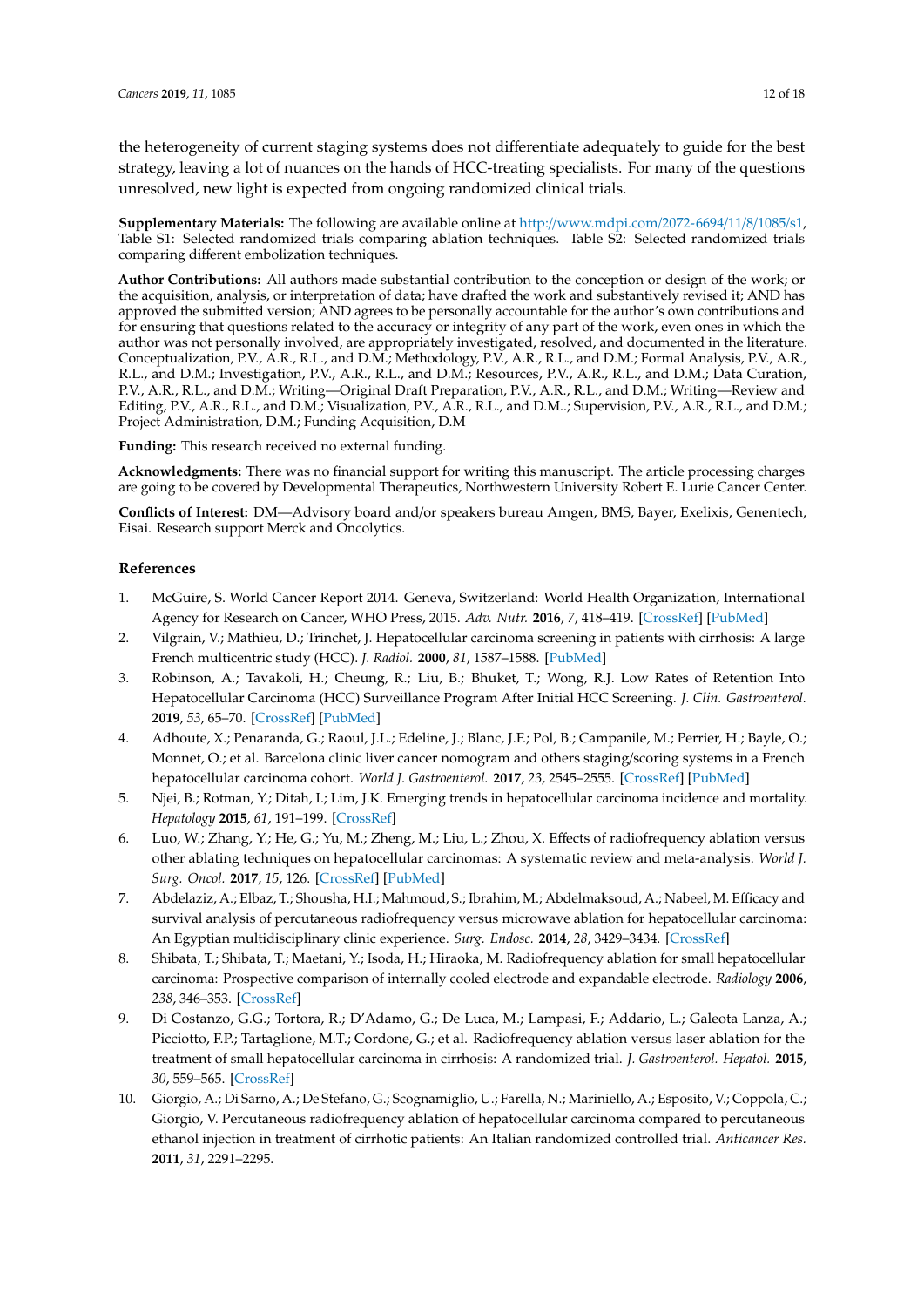- 11. Lin, S.M.; Lin, C.J.; Lin, C.C.; Hsu, C.W.; Chen, Y.C. Radiofrequency ablation improves prognosis compared with ethanol injection for hepatocellular carcinoma < or =4 cm. *Gastroenterology* **2004**, *127*, 1714–1723. [\[PubMed\]](http://www.ncbi.nlm.nih.gov/pubmed/15578509)
- 12. Shiina, S.; Teratani, T.; Obi, S.; Sato, S.; Tateishi, R.; Fujishima, T.; Ishikawa, T.; Koike, Y.; Yoshida, H.; Kawabe, T.; et al. A randomized controlled trial of radiofrequency ablation with ethanol injection for small hepatocellular carcinoma. *Gastroenterology* **2005**, *129*, 122–130. [\[CrossRef\]](http://dx.doi.org/10.1053/j.gastro.2005.04.009) [\[PubMed\]](http://www.ncbi.nlm.nih.gov/pubmed/16012942)
- <span id="page-12-0"></span>13. Lencioni, R.A.; Allgaier, H.P.; Cioni, D.; Olschewski, M.; Deibert, P.; Crocetti, L.; Frings, H.; Laubenberger, J.; Zuber, I.; Blum, H.E.; et al. Small hepatocellular carcinoma in cirrhosis: Randomized comparison of radio-frequency thermal ablation versus percutaneous ethanol injection. *Radiology* **2003**, *228*, 235–240. [\[CrossRef\]](http://dx.doi.org/10.1148/radiol.2281020718) [\[PubMed\]](http://www.ncbi.nlm.nih.gov/pubmed/12759473)
- <span id="page-12-1"></span>14. Brunello, F.; Veltri, A.; Carucci, P.; Pagano, E.; Ciccone, G.; Moretto, P.; Sacchetto, P.; Gandini, G.; Rizzetto, M. Radiofrequency ablation versus ethanol injection for early hepatocellular carcinoma: A randomized controlled trial. *Scand. J. Gastroenterol.* **2008**, *43*, 727–735. [\[CrossRef\]](http://dx.doi.org/10.1080/00365520701885481) [\[PubMed\]](http://www.ncbi.nlm.nih.gov/pubmed/18569991)
- <span id="page-12-2"></span>15. Wang, C.; Wang, H.; Yang, W.; Hu, K.; Xie, H.; Hu, K.Q.; Bai, W.; Dong, Z.; Lu, Y.; Zeng, Z.; et al. Multicenter randomized controlled trial of percutaneous cryoablation versus radiofrequency ablation in hepatocellular carcinoma. *Hepatology* **2015**, *61*, 1579–1590. [\[CrossRef\]](http://dx.doi.org/10.1002/hep.27548)
- <span id="page-12-3"></span>16. Sutter, O.; Calvo, J.; N'Kontchou, G.; Nault, J.C.; Ourabia, R.; Nahon, P.; Ganne-Carrie, N.; Bourcier, V.; Zentar, N.; Bouhafs, F.; et al. Safety and Efficacy of Irreversible Electroporation for the Treatment of Hepatocellular Carcinoma Not Amenable to Thermal Ablation Techniques: A Retrospective Single-Center Case Series. *Radiology* **2017**, *284*, 877–886. [\[CrossRef\]](http://dx.doi.org/10.1148/radiol.2017161413)
- <span id="page-12-4"></span>17. Ferrari, F.S.; Megliola, A.; Scorzelli, A.; Stella, A.; Vigni, F.; Drudi, F.M.; Venezia, D. Treatment of small HCC through radiofrequency ablation and laser ablation. Comparison of techniques and long-term results. *Radiol. Med.* **2007**, *112*, 377–393. [\[CrossRef\]](http://dx.doi.org/10.1007/s11547-007-0148-2)
- <span id="page-12-5"></span>18. Kutlu, O.C.; Chan, J.A.; Aloia, T.A.; Chun, Y.S.; Kaseb, A.O.; Passot, G.; Yamashita, S.; Vauthey, J.N.; Conrad, C. Comparative effectiveness of first-line radiofrequency ablation versus surgical resection and transplantation for patients with early hepatocellular carcinoma. *Cancer* **2017**, *123*, 1817–1827. [\[CrossRef\]](http://dx.doi.org/10.1002/cncr.30531)
- <span id="page-12-6"></span>19. Marelli, L.; Shusang, V.; Buscombe, J.R.; Cholongitas, E.; Stigliano, R.; Davies, N.; Tibballs, J.; Patch, D.; Meyer, T.; Burroughs, A.K. Transarterial injection of (131)I-lipiodol, compared with chemoembolization, in the treatment of unresectable hepatocellular cancer. *J. Nucl. Med.* **2009**, *50*, 871–877. [\[CrossRef\]](http://dx.doi.org/10.2967/jnumed.108.060558)
- <span id="page-12-7"></span>20. Oliveri, R.S.; Wetterslev, J.; Gluud, C. Transarterial (chemo)embolisation for unresectable hepatocellular carcinoma. *Cochrane Database Syst. Rev.* **2011**, CD004787. [\[CrossRef\]](http://dx.doi.org/10.1002/14651858.CD004787.pub2)
- <span id="page-12-8"></span>21. Yeung, R.; Beaton, L.; Rackley, T.; Weber, B.; Hamm, J.; Lee, R.; Camborde, M.; Pearson, M.; Duzenli, C.; Loewen, S.K.; et al. Stereotactic Body Radiotherapy for Small Unresectable Hepatocellular Carcinomas. *Clin. Oncol. (R. Coll. Radiol.)* **2019**, *31*, 365–373. [\[CrossRef\]](http://dx.doi.org/10.1016/j.clon.2019.01.012) [\[PubMed\]](http://www.ncbi.nlm.nih.gov/pubmed/30792051)
- <span id="page-12-9"></span>22. Baumann, B.C.; Wei, J.; Plastaras, J.P.; Lukens, J.N.; Damjanov, N.; Hoteit, M.; Hsu, C.; Levine, M.; Mondschein, J.; Nadolski, G.; et al. Stereotactic Body Radiation Therapy (SBRT) for Hepatocellular Carcinoma: High Rates of Local Control With Low Toxicity. *Am. J. Clin. Oncol.* **2018**. [\[CrossRef\]](http://dx.doi.org/10.1097/COC.0000000000000435) [\[PubMed\]](http://www.ncbi.nlm.nih.gov/pubmed/29553972)
- <span id="page-12-10"></span>23. Sanford, N.N.; Pursley, J.; Noe, B.; Yeap, B.Y.; Goyal, L.; Clark, J.W.; Allen, J.N.; Blaszkowsky, L.S.; Ryan, D.P.; Ferrone, C.R.; et al. Protons versus Photons for Unresectable Hepatocellular Carcinoma: Liver Decompensation and Overall Survival. *Int. J. Radiat. Oncol. Biol. Phys.* **2019**. [\[CrossRef\]](http://dx.doi.org/10.1016/j.ijrobp.2019.01.076) [\[PubMed\]](http://www.ncbi.nlm.nih.gov/pubmed/30684667)
- <span id="page-12-11"></span>24. Chino, F.; Stephens, S.J.; Choi, S.S.; Marin, D.; Kim, C.Y.; Morse, M.A.; Godfrey, D.J.; Czito, B.G.; Willett, C.G.; Palta, M. The role of external beam radiotherapy in the treatment of hepatocellular cancer. *Cancer* **2018**, *124*, 3476–3489. [\[CrossRef\]](http://dx.doi.org/10.1002/cncr.31334) [\[PubMed\]](http://www.ncbi.nlm.nih.gov/pubmed/29645076)
- <span id="page-12-12"></span>25. Sapir, E.; Tao, Y.; Schipper, M.J.; Bazzi, L.; Novelli, P.M.; Devlin, P.; Owen, D.; Cuneo, K.C.; Lawrence, T.S.; Parikh, N.D.; et al. Stereotactic Body Radiation Therapy as an Alternative to Transarterial Chemoembolization for Hepatocellular Carcinoma. *Int. J. Radiat. Oncol. Biol. Phys.* **2018**, *100*, 122–130. [\[CrossRef\]](http://dx.doi.org/10.1016/j.ijrobp.2017.09.001)
- <span id="page-12-13"></span>26. Chen, L.C.; Chiou, W.Y.; Lin, H.Y.; Lee, M.S.; Lo, Y.C.; Huang, L.W.; Chang, C.M.; Hung, T.H.; Lin, C.W.; Tseng, K.C.; et al. Comparing stereotactic ablative radiotherapy (SABR) versus re-trans-catheter arterial chemoembolization (re-TACE) for hepatocellular carcinoma patients who had incomplete response after initial TACE (TASABR): A randomized controlled trial. *BMC Cancer* **2019**, *19*, 275. [\[CrossRef\]](http://dx.doi.org/10.1186/s12885-019-5461-3)
- <span id="page-12-14"></span>27. Couri, T.; Pillai, A. Goals and targets for personalized therapy for HCC. *Hepatol. Int.* **2019**, *13*, 125–137. [\[CrossRef\]](http://dx.doi.org/10.1007/s12072-018-9919-1)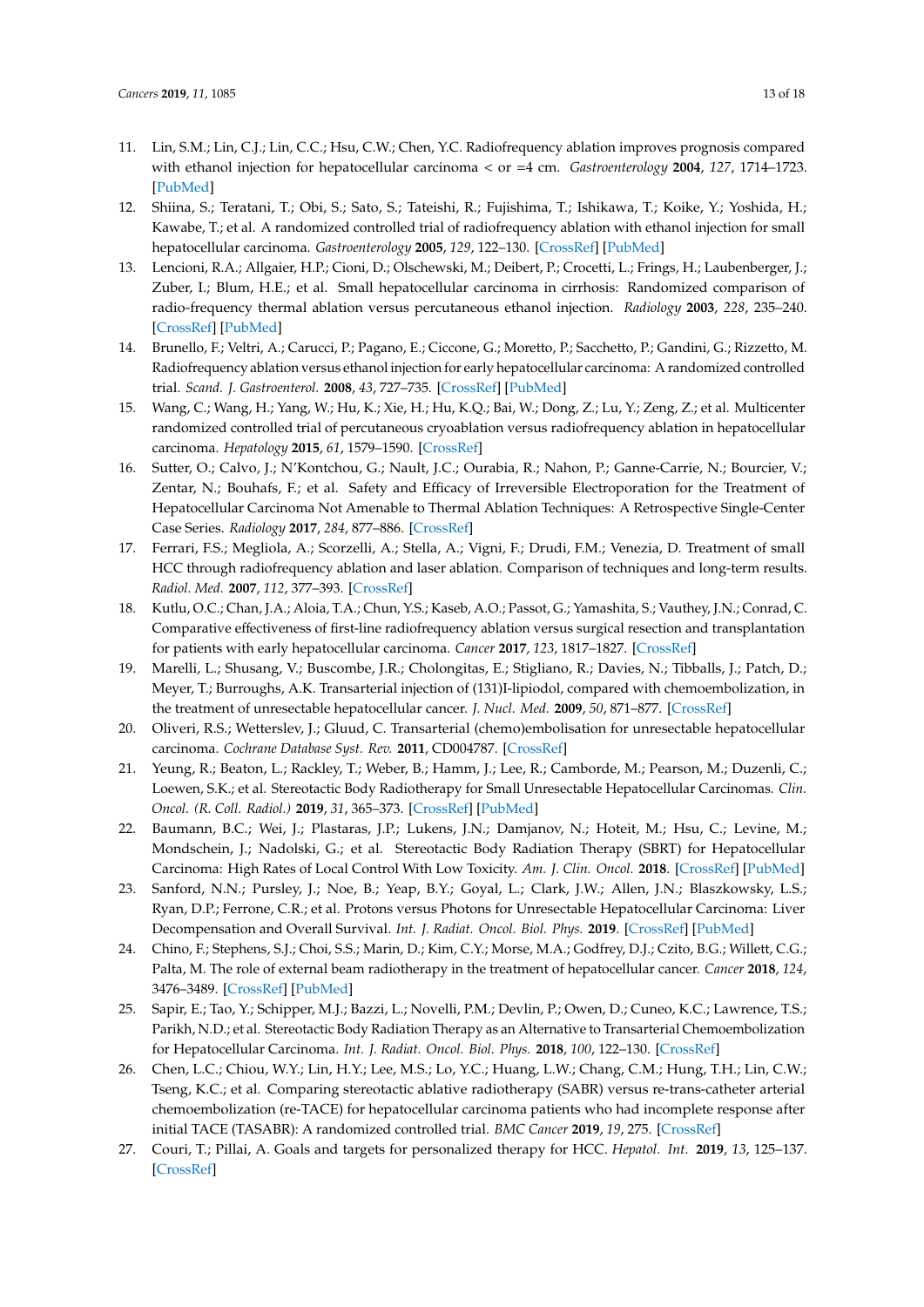- <span id="page-13-0"></span>28. Meyer, T.; Kirkwood, A.; Roughton, M.; Beare, S.; Tsochatzis, E.; Yu, D.; Davies, N.; Williams, E.; Pereira, S.P.; Hochhauser, D.; et al. A randomised phase II/III trial of 3-weekly cisplatin-based sequential transarterial chemoembolisation vs embolisation alone for hepatocellular carcinoma. *Br. J. Cancer* **2013**, *108*, 1252–1259. [\[CrossRef\]](http://dx.doi.org/10.1038/bjc.2013.85)
- <span id="page-13-1"></span>29. Pitton, M.B.; Kloeckner, R.; Ruckes, C.; Wirth, G.M.; Eichhorn, W.; Worns, M.A.; Weinmann, A.; Schreckenberger, M.; Galle, P.R.; Otto, G.; et al. Randomized comparison of selective internal radiotherapy (SIRT) versus drug-eluting bead transarterial chemoembolization (DEB-TACE) for the treatment of hepatocellular carcinoma. *Cardiovasc. Intervent. Radiol.* **2015**, *38*, 352–360. [\[CrossRef\]](http://dx.doi.org/10.1007/s00270-014-1012-0)
- <span id="page-13-2"></span>30. Mabed, M.; Esmaeel, M.; El-Khodary, T.; Awad, M.; Amer, T. A randomized controlled trial of transcatheter arterial chemoembolization with lipiodol, doxorubicin and cisplatin versus intravenous doxorubicin for patients with unresectable hepatocellular carcinoma. *Eur. J. Cancer Care* **2009**, *18*, 492–499. [\[CrossRef\]](http://dx.doi.org/10.1111/j.1365-2354.2008.00984.x)
- <span id="page-13-3"></span>31. Pleguezuelo, M.; Marelli, L.; Misseri, M.; Germani, G.; Calvaruso, V.; Xiruochakis, E.; Manousou, P.; Burroughs, A.K. TACE versus TAE as therapy for hepatocellular carcinoma. *Expert Rev. Anticancer Ther.* **2008**, *8*, 1623–1641. [\[CrossRef\]](http://dx.doi.org/10.1586/14737140.8.10.1623) [\[PubMed\]](http://www.ncbi.nlm.nih.gov/pubmed/18925854)
- <span id="page-13-4"></span>32. Llovet, J.M.; Real, M.I.; Montana, X.; Planas, R.; Coll, S.; Aponte, J.; Ayuso, C.; Sala, M.; Muchart, J.; Sola, R.; et al. Arterial embolisation or chemoembolisation versus symptomatic treatment in patients with unresectable hepatocellular carcinoma: A randomised controlled trial. *Lancet* **2002**, *359*, 1734–1739. [\[CrossRef\]](http://dx.doi.org/10.1016/S0140-6736(02)08649-X)
- <span id="page-13-5"></span>33. Lo, C.M.; Ngan, H.; Tso, W.K.; Liu, C.L.; Lam, C.M.; Poon, R.T.; Fan, S.T.; Wong, J. Randomized controlled trial of transarterial lipiodol chemoembolization for unresectable hepatocellular carcinoma. *Hepatology* **2002**, *35*, 1164–1171. [\[CrossRef\]](http://dx.doi.org/10.1053/jhep.2002.33156) [\[PubMed\]](http://www.ncbi.nlm.nih.gov/pubmed/11981766)
- <span id="page-13-6"></span>34. Xie, Z.B.; Ma, L.; Wang, X.B.; Bai, T.; Ye, J.Z.; Zhong, J.H.; Li, L.Q. Transarterial embolization with or without chemotherapy for advanced hepatocellular carcinoma: A systematic review. *Tumour Biol.* **2014**, *35*, 8451–8459. [\[CrossRef\]](http://dx.doi.org/10.1007/s13277-014-2340-z) [\[PubMed\]](http://www.ncbi.nlm.nih.gov/pubmed/25038916)
- <span id="page-13-7"></span>35. Sacco, R.; Tapete, G.; Simonetti, N.; Sellitri, R.; Natali, V.; Melissari, S.; Cabibbo, G.; Biscaglia, L.; Bresci, G.; Giacomelli, L. Transarterial chemoembolization for the treatment of hepatocellular carcinoma: A review. *J. Hepatocell Carcinoma* **2017**, *4*, 105–110. [\[CrossRef\]](http://dx.doi.org/10.2147/JHC.S103661) [\[PubMed\]](http://www.ncbi.nlm.nih.gov/pubmed/28795053)
- 36. Lammer, J.; Malagari, K.; Vogl, T.; Pilleul, F.; Denys, A.; Watkinson, A.; Pitton, M.; Sergent, G.; Pfammatter, T.; Terraz, S.; et al. Prospective randomized study of doxorubicin-eluting-bead embolization in the treatment of hepatocellular carcinoma: Results of the PRECISION V study. *Cardiovasc. Intervent. Radiol.* **2010**, *33*, 41–52. [\[CrossRef\]](http://dx.doi.org/10.1007/s00270-009-9711-7) [\[PubMed\]](http://www.ncbi.nlm.nih.gov/pubmed/19908093)
- <span id="page-13-8"></span>37. Sacco, R.; Bargellini, I.; Bertini, M.; Bozzi, E.; Romano, A.; Petruzzi, P.; Tumino, E.; Ginanni, B.; Federici, G.; Cioni, R.; et al. Conventional versus doxorubicin-eluting bead transarterial chemoembolization for hepatocellular carcinoma. *J. Vasc. Interv. Radiol.* **2011**, *22*, 1545–1552. [\[CrossRef\]](http://dx.doi.org/10.1016/j.jvir.2011.07.002) [\[PubMed\]](http://www.ncbi.nlm.nih.gov/pubmed/21849247)
- <span id="page-13-9"></span>38. Kloeckner, R.; Weinmann, A.; Prinz, F.; Pinto dos Santos, D.; Ruckes, C.; Dueber, C.; Pitton, M.B. Conventional transarterial chemoembolization versus drug-eluting bead transarterial chemoembolization for the treatment of hepatocellular carcinoma. *BMC Cancer* **2015**, *15*, 465. [\[CrossRef\]](http://dx.doi.org/10.1186/s12885-015-1480-x)
- <span id="page-13-10"></span>39. Kallini, J.R.; Gabr, A.; Salem, R.; Lewandowski, R.J. Transarterial Radioembolization with Yttrium-90 for the Treatment of Hepatocellular Carcinoma. *Adv. Ther.* **2016**, *33*, 699–714. [\[CrossRef\]](http://dx.doi.org/10.1007/s12325-016-0324-7)
- <span id="page-13-11"></span>40. Riaz, A.; Gates, V.L.; Atassi, B.; Lewandowski, R.J.; Mulcahy, M.F.; Ryu, R.K.; Sato, K.T.; Baker, T.; Kulik, L.; Gupta, R.; et al. Radiation segmentectomy: A novel approach to increase safety and efficacy of radioembolization. *Int. J. Radiat. Oncol. Biol. Phys.* **2011**, *79*, 163–171. [\[CrossRef\]](http://dx.doi.org/10.1016/j.ijrobp.2009.10.062)
- <span id="page-13-12"></span>41. Ozkan, Z.G.; Poyanli, A.; Ucar, A.; Kuyumcu, S.; Akyuz, F.; Keskin, S.; Saglam, S.; Yilmaz, E.; Karaca, C.; Turkmen, C. Favorable survival time provided with radioembolization in hepatocellular carcinoma patients with and without portal vein thrombosis. *Cancer Biother. Radiopharm.* **2015**, *30*, 132–138. [\[CrossRef\]](http://dx.doi.org/10.1089/cbr.2014.1748) [\[PubMed\]](http://www.ncbi.nlm.nih.gov/pubmed/25760644)
- <span id="page-13-13"></span>42. Salem, R.; Thurston, K.G. Radioembolization with 90yttrium microspheres: A state-of-the-art brachytherapy treatment for primary and secondary liver malignancies. Part 2: Special topics. *J. Vasc. Interv. Radiol.* **2006**, *17*, 1425–1439. [\[CrossRef\]](http://dx.doi.org/10.1097/01.RVI.0000235779.88652.53) [\[PubMed\]](http://www.ncbi.nlm.nih.gov/pubmed/16990462)
- <span id="page-13-14"></span>43. Schwarz, R.E.; Abou-Alfa, G.K.; Geschwind, J.F.; Krishnan, S.; Salem, R.; Venook, A.P.; American Hepato-Pancreato-Biliary, A.; Society of Surgical, O.; Society for Surgery of the Alimentary, T. Nonoperative therapies for combined modality treatment of hepatocellular cancer: Expert consensus statement. *HPB (Oxford)* **2010**, *12*, 313–320. [\[CrossRef\]](http://dx.doi.org/10.1111/j.1477-2574.2010.00183.x) [\[PubMed\]](http://www.ncbi.nlm.nih.gov/pubmed/20590905)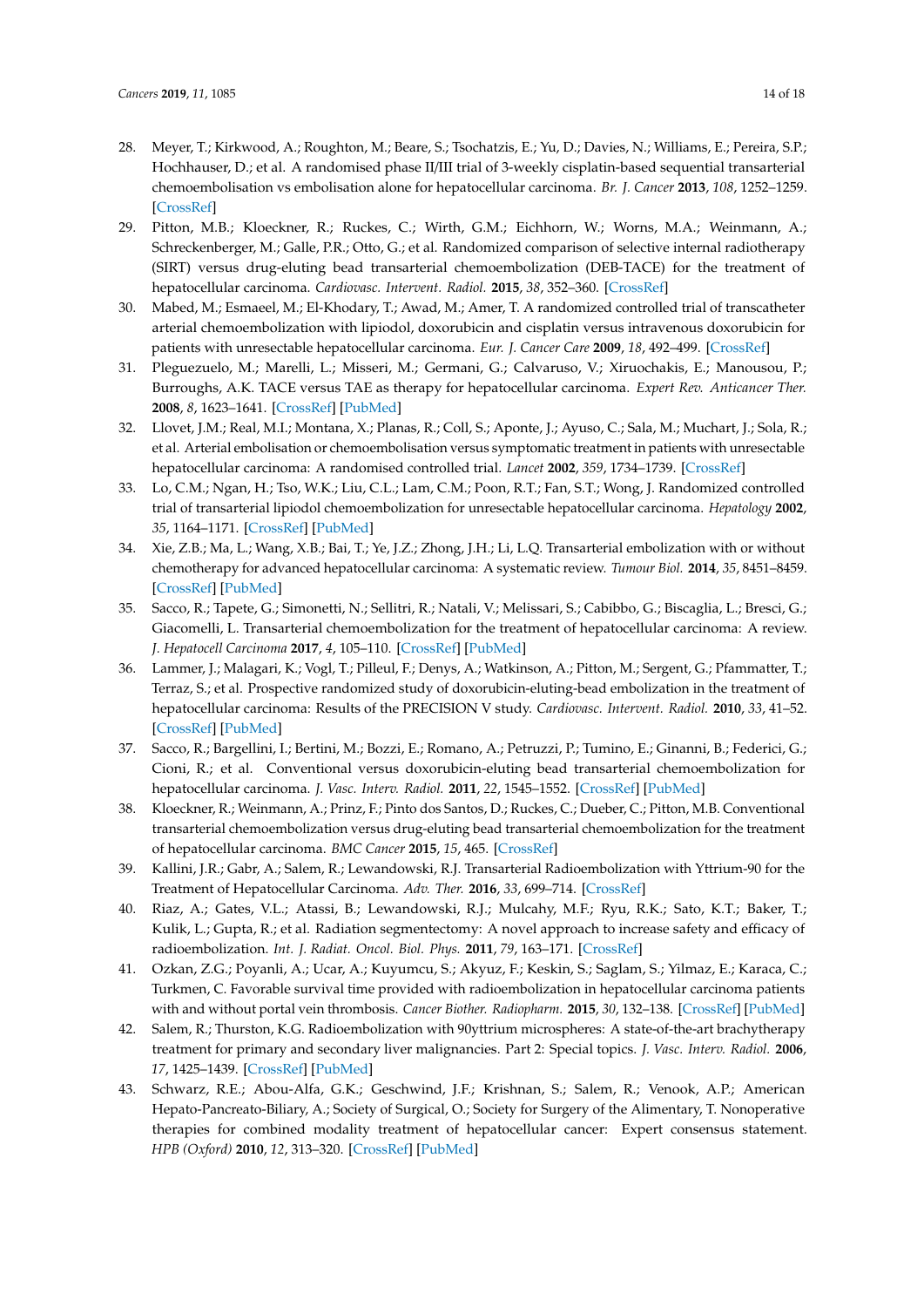- <span id="page-14-0"></span>44. Salem, R.; Gabr, A.; Riaz, A.; Mora, R.; Ali, R.; Abecassis, M.; Hickey, R.; Kulik, L.; Ganger, D.; Flamm, S.; et al. Institutional decision to adopt Y90 as primary treatment for hepatocellular carcinoma informed by a 1,000-patient 15-year experience. *Hepatology* **2018**, *68*, 1429–1440. [\[CrossRef\]](http://dx.doi.org/10.1002/hep.29691) [\[PubMed\]](http://www.ncbi.nlm.nih.gov/pubmed/29194711)
- <span id="page-14-1"></span>45. Gaba, R.C.; Lewandowski, R.J.; Kulik, L.M.; Riaz, A.; Ibrahim, S.M.; Mulcahy, M.F.; Ryu, R.K.; Sato, K.T.; Gates, V.; Abecassis, M.M.; et al. Radiation lobectomy: Preliminary findings of hepatic volumetric response to lobar yttrium-90 radioembolization. *Ann. Surg. Oncol.* **2009**, *16*, 1587–1596. [\[CrossRef\]](http://dx.doi.org/10.1245/s10434-009-0454-0) [\[PubMed\]](http://www.ncbi.nlm.nih.gov/pubmed/19357924)
- <span id="page-14-2"></span>46. Raoul, J.L.; Guyader, D.; Bretagne, J.F.; Duvauferrier, R.; Bourguet, P.; Bekhechi, D.; Deugnier, Y.M.; Gosselin, M. Randomized controlled trial for hepatocellular carcinoma with portal vein thrombosis: Intra-arterial iodine-131-iodized oil versus medical support. *J. Nucl. Med.* **1994**, *35*, 1782–1787.
- <span id="page-14-3"></span>47. Golfieri, R. SIR-Spheres yttrium-90 radioembolization for the treatment of unresectable liver cancers. *Hepatic Oncol.* **2014**, *1*, 265–283. [\[CrossRef\]](http://dx.doi.org/10.2217/hep.14.6)
- 48. Raoul, J.L.; Guyader, D.; Bretagne, J.F.; Heautot, J.F.; Duvauferrier, R.; Bourguet, P.; Bekhechi, D.; Deugnier, Y.M.; Gosselin, M. Prospective randomized trial of chemoembolization versus intra-arterial injection of 131I-labeled-iodized oil in the treatment of hepatocellular carcinoma. *Hepatology* **1997**, *26*, 1156–1161. [\[CrossRef\]](http://dx.doi.org/10.1053/jhep.1997.v26.pm0009362356)
- <span id="page-14-4"></span>49. Mantry, P.S.; Mehta, A.; Madani, B.; Mejia, A.; Shahin, I. Selective internal radiation therapy using yttrium-90 resin microspheres in patients with unresectable hepatocellular carcinoma: A retrospective study. *J. Gastrointest. Oncol.* **2017**, *8*, 799–807. [\[CrossRef\]](http://dx.doi.org/10.21037/jgo.2017.08.03)
- <span id="page-14-5"></span>50. Yang, Y.; Si, T. Yttrium-90 transarterial radioembolization versus conventional transarterial chemoembolization for patients with hepatocellular carcinoma: A systematic review and meta-analysis. *Cancer Biol. Med.* **2018**, *15*, 299–310. [\[CrossRef\]](http://dx.doi.org/10.20892/j.issn.2095-3941.2017.0177)
- <span id="page-14-6"></span>51. Kolligs, F.T.; Bilbao, J.I.; Jakobs, T.; Inarrairaegui, M.; Nagel, J.M.; Rodriguez, M.; Haug, A.; D'Avola, D.; op den Winkel, M.; Martinez-Cuesta, A.; et al. Pilot randomized trial of selective internal radiation therapy vs. chemoembolization in unresectable hepatocellular carcinoma. *Liver Int.* **2015**, *35*, 1715–1721. [\[CrossRef\]](http://dx.doi.org/10.1111/liv.12750) [\[PubMed\]](http://www.ncbi.nlm.nih.gov/pubmed/25443863)
- <span id="page-14-7"></span>52. Salem, R.; Gordon, A.C.; Mouli, S.; Hickey, R.; Kallini, J.; Gabr, A.; Mulcahy, M.F.; Baker, T.; Abecassis, M.; Miller, F.H.; et al. Y90 Radioembolization Significantly Prolongs Time to Progression Compared With Chemoembolization in Patients With Hepatocellular Carcinoma. *Gastroenterology* **2016**, *151*, 1155–1163e1152. [\[CrossRef\]](http://dx.doi.org/10.1053/j.gastro.2016.08.029) [\[PubMed\]](http://www.ncbi.nlm.nih.gov/pubmed/27575820)
- <span id="page-14-8"></span>53. Katsanos, K.; Kitrou, P.; Spiliopoulos, S.; Maroulis, I.; Petsas, T.; Karnabatidis, D. Comparative effectiveness of different transarterial embolization therapies alone or in combination with local ablative or adjuvant systemic treatments for unresectable hepatocellular carcinoma: A network meta-analysis of randomized controlled trials. *PLoS ONE* **2017**, *12*, e0184597. [\[CrossRef\]](http://dx.doi.org/10.1371/journal.pone.0184597) [\[PubMed\]](http://www.ncbi.nlm.nih.gov/pubmed/28934265)
- <span id="page-14-9"></span>54. Op den Winkel, M.; Nagel, D.; Op den Winkel, P.; Trojan, J.; Paprottka, P.M.; Steib, C.J.; Schmidt, L.; Goller, M.; Stieber, P.; Gohring, P.; et al. Transarterial chemoembolization for hepatocellular carcinoma: Development and external validation of the Munich-TACE score. *Eur. J. Gastroenterol. Hepatol.* **2018**, *30*, 44–53. [\[CrossRef\]](http://dx.doi.org/10.1097/MEG.0000000000001005) [\[PubMed\]](http://www.ncbi.nlm.nih.gov/pubmed/29076939)
- 55. Kadalayil, L.; Benini, R.; Pallan, L.; O'Beirne, J.; Marelli, L.; Yu, D.; Hackshaw, A.; Fox, R.; Johnson, P.; Burroughs, A.K.; et al. A simple prognostic scoring system for patients receiving transarterial embolisation for hepatocellular cancer. *Ann. Oncol.* **2013**, *24*, 2565–2570. [\[CrossRef\]](http://dx.doi.org/10.1093/annonc/mdt247) [\[PubMed\]](http://www.ncbi.nlm.nih.gov/pubmed/23857958)
- <span id="page-14-10"></span>56. Hucke, F.; Pinter, M.; Graziadei, I.; Bota, S.; Vogel, W.; Muller, C.; Heinzl, H.; Waneck, F.; Trauner, M.; Peck-Radosavljevic, M.; et al. How to STATE suitability and START transarterial chemoembolization in patients with intermediate stage hepatocellular carcinoma. *J. Hepatol.* **2014**, *61*, 1287–1296. [\[CrossRef\]](http://dx.doi.org/10.1016/j.jhep.2014.07.002) [\[PubMed\]](http://www.ncbi.nlm.nih.gov/pubmed/25016222)
- <span id="page-14-11"></span>57. Golfieri, R.; Bargellini, I.; Spreafico, C.; Trevisani, F. Patients with Barcelona Clinic Liver Cancer Stages B and C Hepatocellular Carcinoma: Time for a Subclassification. *Liver Cancer* **2019**, *8*, 78–91. [\[CrossRef\]](http://dx.doi.org/10.1159/000489791)
- <span id="page-14-12"></span>58. Tsochatzis, E.; Garcovich, M.; Marelli, L.; Papastergiou, V.; Fatourou, E.; Rodriguez-Peralvarez, M.L.; Germani, G.; Davies, N.; Yu, D.; Luong, T.V.; et al. Transarterial embolization as neo-adjuvant therapy pretransplantation in patients with hepatocellular carcinoma. *Liver Int.* **2013**, *33*, 944–949. [\[CrossRef\]](http://dx.doi.org/10.1111/liv.12144)
- <span id="page-14-13"></span>59. Werner, J.D.; Frangakis, C.; Ruck, J.M.; Hong, K.; Philosophe, B.; Cameron, A.M.; Saberi, B.; Gurakar, A.; Georgiades, C. Neoadjuvant Transarterial Chemoembolization Improves Survival After Liver Transplant in Patients With Hepatocellular Carcinoma. *Exp. Clin. Transplant.* **2018**. [\[CrossRef\]](http://dx.doi.org/10.6002/ect.2018.0017)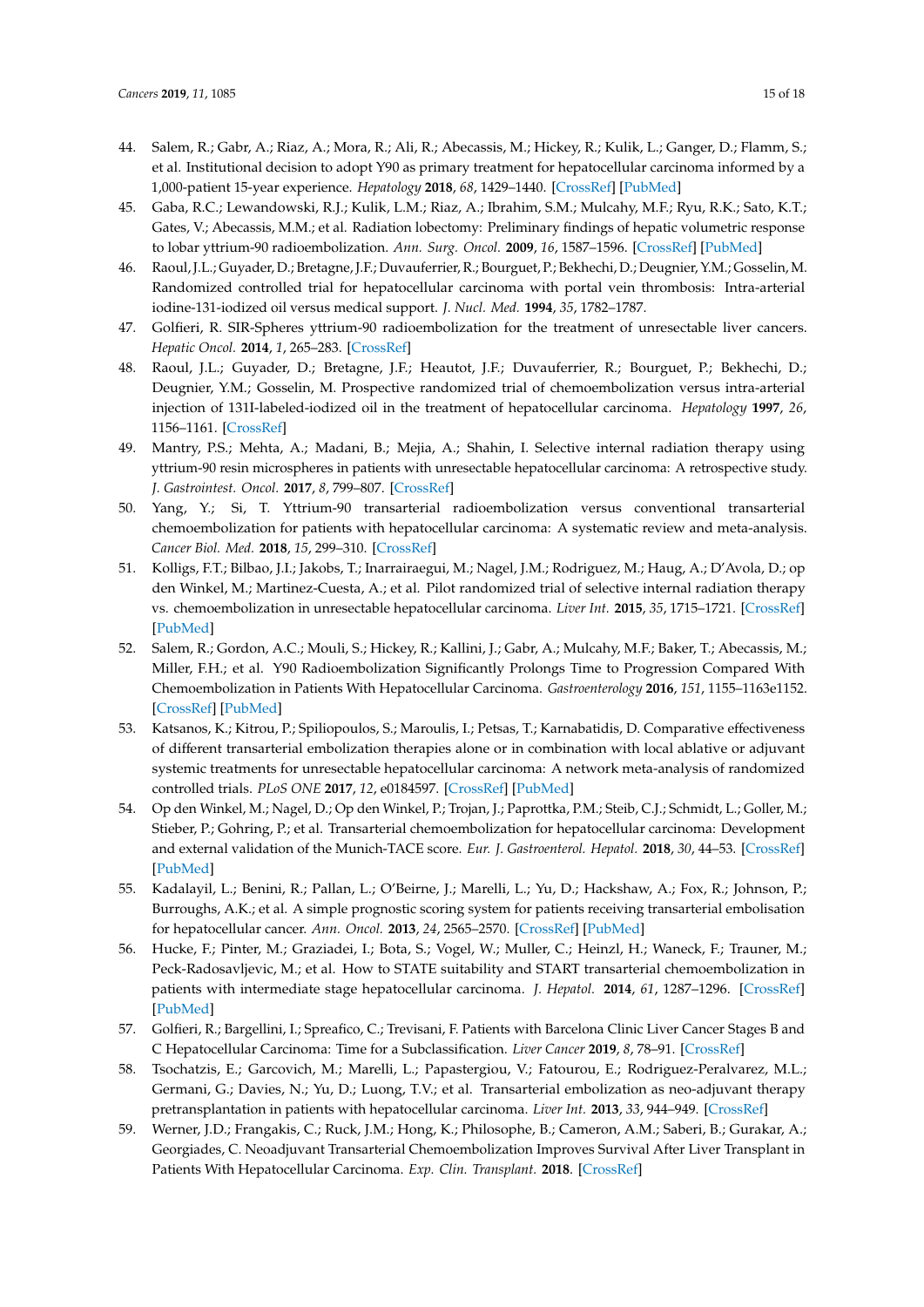- <span id="page-15-0"></span>60. Melstrom, L.G.; Eng, O.S.; Raoof, M.; Singh, G.; Fong, Y.; Latorre, K.; Choi, G.H.; Salem, R.; Bentrem, D.J.; Lewandowski, R.; et al. Is hepatectomy safe following Yttrium-90 therapy? A multi-institutional international experience. *HPB (Oxford)* **2019**. [\[CrossRef\]](http://dx.doi.org/10.1016/j.hpb.2019.03.366)
- <span id="page-15-1"></span>61. Lewandowski, R.J.; Donahue, L.; Chokechanachaisakul, A.; Kulik, L.; Mouli, S.; Caicedo, J.; Abecassis, M.; Fryer, J.; Salem, R.; Baker, T. (90) Y radiation lobectomy: Outcomes following surgical resection in patients with hepatic tumors and small future liver remnant volumes. *J. Surg. Oncol.* **2016**, *114*, 99–105. [\[CrossRef\]](http://dx.doi.org/10.1002/jso.24269) [\[PubMed\]](http://www.ncbi.nlm.nih.gov/pubmed/27103352)
- <span id="page-15-2"></span>62. Piardi, T.; Memeo, R.; Renard, Y.; Ammendola, M.; Bruno, O.; Habersetzer, F.; Baumert, T.; Pessaux, P.; Sommacale, D. Management of large hepatocellular carcinoma by sequential transarterial chemoembolization and portal vein embolization: A systematic review of the literature. *Minerva Chir.* **2016**, *71*, 192–200.
- <span id="page-15-3"></span>63. Salvalaggio, P.R.; Felga, G.; Axelrod, D.A.; Della Guardia, B.; Almeida, M.D.; Rezende, M.B. List and liver transplant survival according to waiting time in patients with hepatocellular carcinoma. *Am. J. Transplant.* **2015**, *15*, 668–677. [\[CrossRef\]](http://dx.doi.org/10.1111/ajt.13011) [\[PubMed\]](http://www.ncbi.nlm.nih.gov/pubmed/25650130)
- <span id="page-15-4"></span>64. Agopian, V.G.; Harlander-Locke, M.P.; Ruiz, R.M.; Klintmalm, G.B.; Senguttuvan, S.; Florman, S.S.; Haydel, B.; Hoteit, M.; Levine, M.H.; Lee, D.D.; et al. Impact of Pretransplant Bridging Locoregional Therapy for Patients With Hepatocellular Carcinoma Within Milan Criteria Undergoing Liver Transplantation: Analysis of 3601 Patients From the US Multicenter HCC Transplant Consortium. *Ann. Surg.* **2017**, *266*, 525–535. [\[CrossRef\]](http://dx.doi.org/10.1097/SLA.0000000000002381) [\[PubMed\]](http://www.ncbi.nlm.nih.gov/pubmed/28654545)
- <span id="page-15-5"></span>65. Frenette, C.T.; Osorio, R.C.; Stark, J.; Fok, B.; Boktour, M.R.; Guy, J.; Rhee, J.; Osorio, R.W. Conventional TACE and drug-eluting bead TACE as locoregional therapy before orthotopic liver transplantation: Comparison of explant pathologic response. *Transplantation* **2014**, *98*, 781–787. [\[CrossRef\]](http://dx.doi.org/10.1097/TP.0000000000000121)
- <span id="page-15-6"></span>66. Dorcaratto, D.; Udupa, V.; Hogan, N.M.; Brophy, D.P.; McCann, J.W.; Maguire, D.; Geoghegan, J.; Cantwell, C.P.; Hoti, E. Does neoadjuvant doxorubicin drug-eluting bead transarterial chemoembolization improve survival in patients undergoing liver transplant for hepatocellular carcinoma? *Diagn. Interv. Radiol.* **2017**, *23*, 441–447. [\[CrossRef\]](http://dx.doi.org/10.5152/dir.2017.17106)
- <span id="page-15-7"></span>67. Sapisochin, G.; Barry, A.; Doherty, M.; Fischer, S.; Goldaracena, N.; Rosales, R.; Russo, M.; Beecroft, R.; Ghanekar, A.; Bhat, M.; et al. Stereotactic body radiotherapy vs. TACE or RFA as a bridge to transplant in patients with hepatocellular carcinoma. An intention-to-treat analysis. *J. Hepatol.* **2017**, *67*, 92–99. [\[CrossRef\]](http://dx.doi.org/10.1016/j.jhep.2017.02.022)
- <span id="page-15-8"></span>68. Lewandowski, R.J.; Kulik, L.M.; Riaz, A.; Senthilnathan, S.; Mulcahy, M.F.; Ryu, R.K.; Ibrahim, S.M.; Sato, K.T.; Baker, T.; Miller, F.H.; et al. A comparative analysis of transarterial downstaging for hepatocellular carcinoma: Chemoembolization versus radioembolization. *Am. J. Transplant.* **2009**, *9*, 1920–1928. [\[CrossRef\]](http://dx.doi.org/10.1111/j.1600-6143.2009.02695.x)
- <span id="page-15-9"></span>69. Gabr, A.; Abouchaleh, N.; Ali, R.; Vouche, M.; Atassi, R.; Memon, K.; Asadi, A.A.; Baker, T.; Caicedo, J.C.; Desai, K.; et al. Comparative study of post-transplant outcomes in hepatocellular carcinoma patients treated with chemoembolization or radioembolization. *Eur. J. Radiol.* **2017**, *93*, 100–106. [\[CrossRef\]](http://dx.doi.org/10.1016/j.ejrad.2017.05.022)
- <span id="page-15-10"></span>70. Mazzaferro, V.; Sposito, C.; Bhoori, S.; Romito, R.; Chiesa, C.; Morosi, C.; Maccauro, M.; Marchiano, A.; Bongini, M.; Lanocita, R.; et al. Yttrium-90 radioembolization for intermediate-advanced hepatocellular carcinoma: A phase 2 study. *Hepatology* **2013**, *57*, 1826–1837. [\[CrossRef\]](http://dx.doi.org/10.1002/hep.26014)
- <span id="page-15-11"></span>71. Ali, R.; Gabr, A.; Abouchaleh, N.; Al Asadi, A.; Mora, R.A.; Kulik, L.; Abecassis, M.; Riaz, A.; Salem, R.; Lewandowski, R.J. Survival Analysis of Advanced HCC Treated with Radioembolization: Comparing Impact of Clinical Performance Status Versus Vascular Invasion/Metastases. *Cardiovasc. Intervent. Radiol.* **2018**, *41*, 260–269. [\[CrossRef\]](http://dx.doi.org/10.1007/s00270-017-1791-1) [\[PubMed\]](http://www.ncbi.nlm.nih.gov/pubmed/28879621)
- <span id="page-15-12"></span>72. Levi Sandri, G.B.; Ettorre, G.M.; Colasanti, M.; De Werra, E.; Masciana, G.; Ferraro, D.; Tortorelli, G.; Sciuto, R.; Lucatelli, P.; Pizzi, G.; et al. Hepatocellular carcinoma with macrovascular invasion treated with yttrium-90 radioembolization prior to transplantation. *Hepatobiliary Surg. Nutr.* **2017**, *6*, 44–48. [\[CrossRef\]](http://dx.doi.org/10.21037/hbsn.2017.01.08)
- <span id="page-15-13"></span>73. Chow, P.K.H.; Gandhi, M.; Tan, S.B.; Khin, M.W.; Khasbazar, A.; Ong, J.; Choo, S.P.; Cheow, P.C.; Chotipanich, C.; Lim, K.; et al. SIRveNIB: Selective Internal Radiation Therapy Versus Sorafenib in Asia-Pacific Patients With Hepatocellular Carcinoma. *J. Clin. Oncol.* **2018**, *36*, 1913–1921. [\[CrossRef\]](http://dx.doi.org/10.1200/JCO.2017.76.0892) [\[PubMed\]](http://www.ncbi.nlm.nih.gov/pubmed/29498924)
- <span id="page-15-14"></span>74. Vilgrain, V.; Pereira, H.; Assenat, E.; Guiu, B.; Ilonca, A.D.; Pageaux, G.P.; Sibert, A.; Bouattour, M.; Lebtahi, R.; Allaham, W.; et al. Efficacy and safety of selective internal radiotherapy with yttrium-90 resin microspheres compared with sorafenib in locally advanced and inoperable hepatocellular carcinoma (SARAH): An open-label randomised controlled phase 3 trial. *Lancet Oncol.* **2017**, *18*, 1624–1636. [\[CrossRef\]](http://dx.doi.org/10.1016/S1470-2045(17)30683-6)
- <span id="page-15-15"></span>75. Niu, G.; Chen, X. Vascular endothelial growth factor as an anti-angiogenic target for cancer therapy. *Curr. Drug Targets* **2010**, *11*, 1000–1017. [\[CrossRef\]](http://dx.doi.org/10.2174/138945010791591395) [\[PubMed\]](http://www.ncbi.nlm.nih.gov/pubmed/20426765)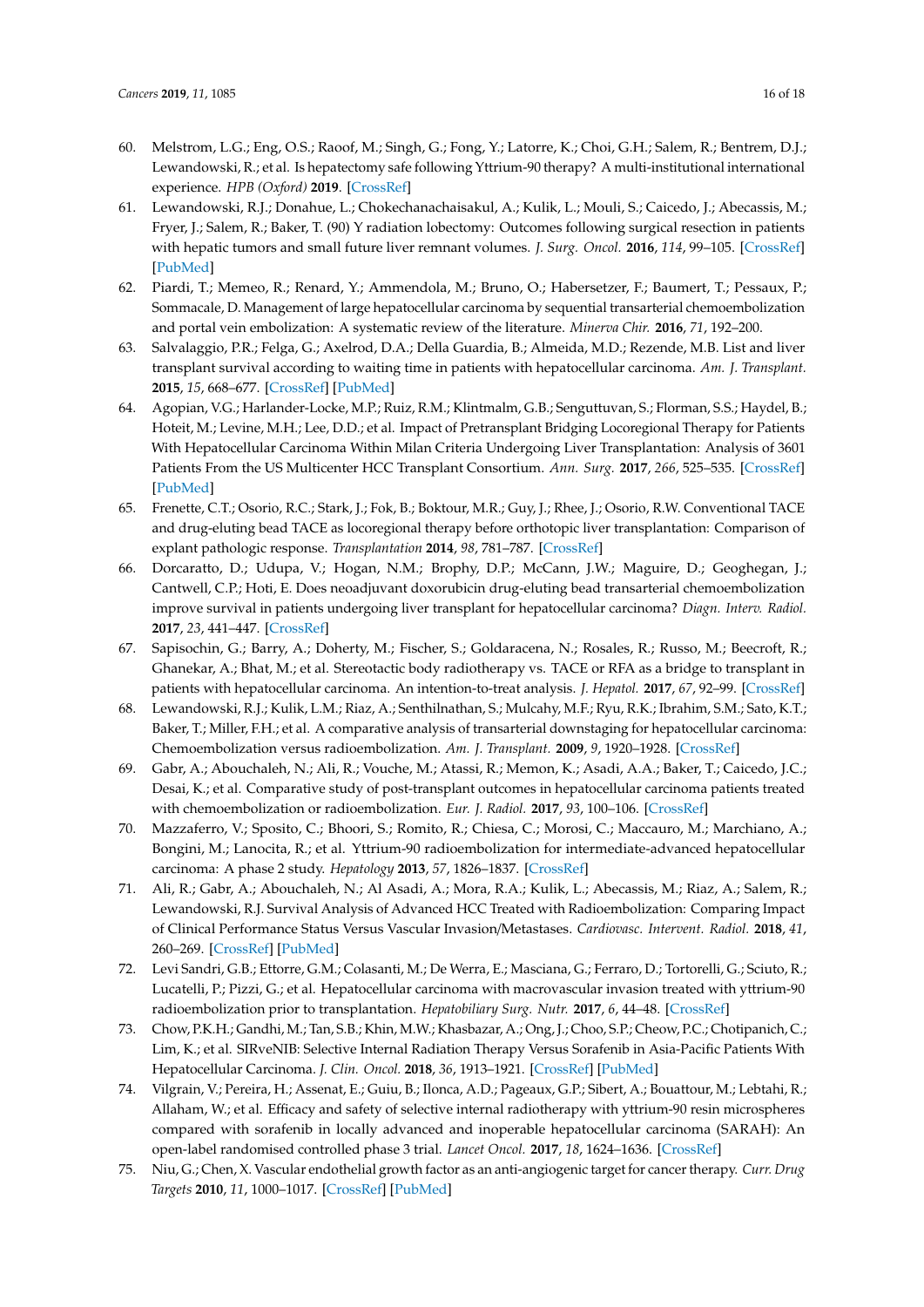- <span id="page-16-0"></span>76. Kaseb, A.O.; Morris, J.S.; Hassan, M.M.; Siddiqui, A.M.; Lin, E.; Xiao, L.; Abdalla, E.K.; Vauthey, J.N.; Aloia, T.A.; Krishnan, S.; et al. Clinical and prognostic implications of plasma insulin-like growth factor-1 and vascular endothelial growth factor in patients with hepatocellular carcinoma. *J. Clin. Oncol.* **2011**, *29*, 3892–3899. [\[CrossRef\]](http://dx.doi.org/10.1200/JCO.2011.36.0636)
- 77. Zhang, W.; Kim, R.; Quintini, C.; Hashimoto, K.; Fujiki, M.; Diago, T.; Eghtesad, B.; Miller, C.; Fung, J.; Tan, A.; et al. Prognostic role of plasma vascular endothelial growth factor in patients with hepatocellular carcinoma undergoing liver transplantation. *Liver Transpl.* **2015**, *21*, 101–111. [\[CrossRef\]](http://dx.doi.org/10.1002/lt.24013)
- <span id="page-16-1"></span>78. Campagnolo, L.; Telesca, C.; Massimiani, M.; Stuhlmann, H.; Angelico, M.; Lenci, I.; Manzia, T.M.; Tariciotti, L.; Lehmann, G.; Baiocchi, L. Different expression of VEGF and EGFL7 in human hepatocellular carcinoma. *Dig. Liver Dis.* **2016**, *48*, 76–80. [\[CrossRef\]](http://dx.doi.org/10.1016/j.dld.2015.09.019)
- <span id="page-16-2"></span>79. Zhan, P.; Qian, Q.; Yu, L.K. Serum VEGF level is associated with the outcome of patients with hepatocellular carcinoma: A meta-analysis. *Hepatobiliary Surg. Nutr.* **2013**, *2*, 209–215. [\[CrossRef\]](http://dx.doi.org/10.3978/j.issn.2304-3881.2013.06.07)
- <span id="page-16-3"></span>80. Nahm, J.H.; Rhee, H.; Kim, H.; Yoo, J.E.; San Lee, J.; Jeon, Y.; Choi, G.H.; Park, Y.N. Increased expression of stemness markers and altered tumor stroma in hepatocellular carcinoma under TACE-induced hypoxia: A biopsy and resection matched study. *Oncotarget* **2017**, *8*, 99359–99371. [\[CrossRef\]](http://dx.doi.org/10.18632/oncotarget.22078)
- <span id="page-16-4"></span>81. Tong, Y.; Yang, H.; Xu, X.; Ruan, J.; Liang, M.; Wu, J.; Luo, B. Effect of a hypoxic microenvironment after radiofrequency ablation on residual hepatocellular cell migration and invasion. *Cancer Sci.* **2017**, *108*, 753–762. [\[CrossRef\]](http://dx.doi.org/10.1111/cas.13191) [\[PubMed\]](http://www.ncbi.nlm.nih.gov/pubmed/28182306)
- <span id="page-16-5"></span>82. Ranieri, G.; Marech, I.; Lorusso, V.; Goffredo, V.; Paradiso, A.; Ribatti, D.; Gadaleta, C.D. Molecular targeting agents associated with transarterial chemoembolization or radiofrequency ablation in hepatocarcinoma treatment. *World J. Gastroenterol.* **2014**, *20*, 486–497. [\[CrossRef\]](http://dx.doi.org/10.3748/wjg.v20.i2.486) [\[PubMed\]](http://www.ncbi.nlm.nih.gov/pubmed/24574717)
- <span id="page-16-6"></span>83. Fernandes, E.S.M.; Rodrigues, P.D.; Alvares-da-Silva, M.R.; Scaffaro, L.A.; Farenzena, M.; Teixeira, U.F.; Waechter, F.L. Treatment strategies for locally advanced hepatocellular carcinoma. *Transl. Gastroenterol. Hepatol.* **2019**, *4*, 12. [\[CrossRef\]](http://dx.doi.org/10.21037/tgh.2019.01.02) [\[PubMed\]](http://www.ncbi.nlm.nih.gov/pubmed/30976715)
- <span id="page-16-7"></span>84. Huang, K.W.; Jayant, K.; Lee, P.H.; Yang, P.C.; Hsiao, C.Y.; Habib, N.; Sodergren, M.H. Positive Immuno-Modulation Following Radiofrequency Assisted Liver Resection in Hepatocellular Carcinoma. *J. Clin. Med.* **2019**, *8*, 385. [\[CrossRef\]](http://dx.doi.org/10.3390/jcm8030385) [\[PubMed\]](http://www.ncbi.nlm.nih.gov/pubmed/30893948)
- <span id="page-16-8"></span>85. Kim, H.D.; Song, G.W.; Park, S.; Jung, M.K.; Kim, M.H.; Kang, H.J.; Yoo, C.; Yi, K.; Kim, K.H.; Eo, S.; et al. Association Between Expression Level of PD1 by Tumor-Infiltrating CD8(+) T Cells and Features of Hepatocellular Carcinoma. *Gastroenterology* **2018**, *155*, 1936–1950e1917. [\[CrossRef\]](http://dx.doi.org/10.1053/j.gastro.2018.08.030) [\[PubMed\]](http://www.ncbi.nlm.nih.gov/pubmed/30145359)
- <span id="page-16-9"></span>86. Chew, V.; Lee, Y.H.; Pan, L.; Nasir, N.J.M.; Lim, C.J.; Chua, C.; Lai, L.; Hazirah, S.N.; Lim, T.K.H.; Goh, B.K.P.; et al. Immune activation underlies a sustained clinical response to Yttrium-90 radioembolisation in hepatocellular carcinoma. *Gut* **2019**, *68*, 335–346. [\[CrossRef\]](http://dx.doi.org/10.1136/gutjnl-2017-315485) [\[PubMed\]](http://www.ncbi.nlm.nih.gov/pubmed/29440463)
- <span id="page-16-10"></span>87. Jindal, A.; Thadi, A.; Shailubhai, K. Hepatocellular Carcinoma: Etiology and Current and Future Drugs. *J. Clin. Exp. Hepatol.* **2019**, *9*, 221–232. [\[CrossRef\]](http://dx.doi.org/10.1016/j.jceh.2019.01.004) [\[PubMed\]](http://www.ncbi.nlm.nih.gov/pubmed/31024205)
- <span id="page-16-11"></span>88. Llovet, J.M.; Ricci, S.; Mazzaferro, V.; Hilgard, P.; Gane, E.; Blanc, J.F.; de Oliveira, A.C.; Santoro, A.; Raoul, J.L.; Forner, A.; et al. Sorafenib in advanced hepatocellular carcinoma. *N. Engl. J. Med.* **2008**, *359*, 378–390. [\[CrossRef\]](http://dx.doi.org/10.1056/NEJMoa0708857) [\[PubMed\]](http://www.ncbi.nlm.nih.gov/pubmed/18650514)
- <span id="page-16-12"></span>89. Labeur, T.A.; Ten Cate, D.W.G.; Bart Takkenberg, R.; Azahaf, H.; van Oijen, M.G.H.; van Delden, O.M.; de Man, R.A.; van Vugt, J.L.A.; JNM, I.J.; Eskens, F.; et al. Are we SHARP enough? The importance of adequate patient selection in sorafenib treatment for hepatocellular carcinoma. *Acta Oncol.* **2018**, *57*, 1467–1474. [\[CrossRef\]](http://dx.doi.org/10.1080/0284186X.2018.1479070)
- <span id="page-16-13"></span>90. Kudo, M.; Finn, R.S.; Qin, S.; Han, K.H.; Ikeda, K.; Piscaglia, F.; Baron, A.; Park, J.W.; Han, G.; Jassem, J.; et al. Lenvatinib versus sorafenib in first-line treatment of patients with unresectable hepatocellular carcinoma: A randomised phase 3 non-inferiority trial. *Lancet* **2018**, *391*, 1163–1173. [\[CrossRef\]](http://dx.doi.org/10.1016/S0140-6736(18)30207-1)
- <span id="page-16-14"></span>91. Bruix, J.; Qin, S.; Merle, P.; Granito, A.; Huang, Y.H.; Bodoky, G.; Pracht, M.; Yokosuka, O.; Rosmorduc, O.; Breder, V.; et al. Regorafenib for patients with hepatocellular carcinoma who progressed on sorafenib treatment (RESORCE): A randomised, double-blind, placebo-controlled, phase 3 trial. *Lancet* **2017**, *389*, 56–66. [\[CrossRef\]](http://dx.doi.org/10.1016/S0140-6736(16)32453-9)
- <span id="page-16-15"></span>92. Abou-Alfa, G.K.; Meyer, T.; Cheng, A.L.; El-Khoueiry, A.B.; Rimassa, L.; Ryoo, B.Y.; Cicin, I.; Merle, P.; Chen, Y.; Park, J.W.; et al. Cabozantinib in Patients with Advanced and Progressing Hepatocellular Carcinoma. *N. Engl. J. Med.* **2018**, *379*, 54–63. [\[CrossRef\]](http://dx.doi.org/10.1056/NEJMoa1717002) [\[PubMed\]](http://www.ncbi.nlm.nih.gov/pubmed/29972759)